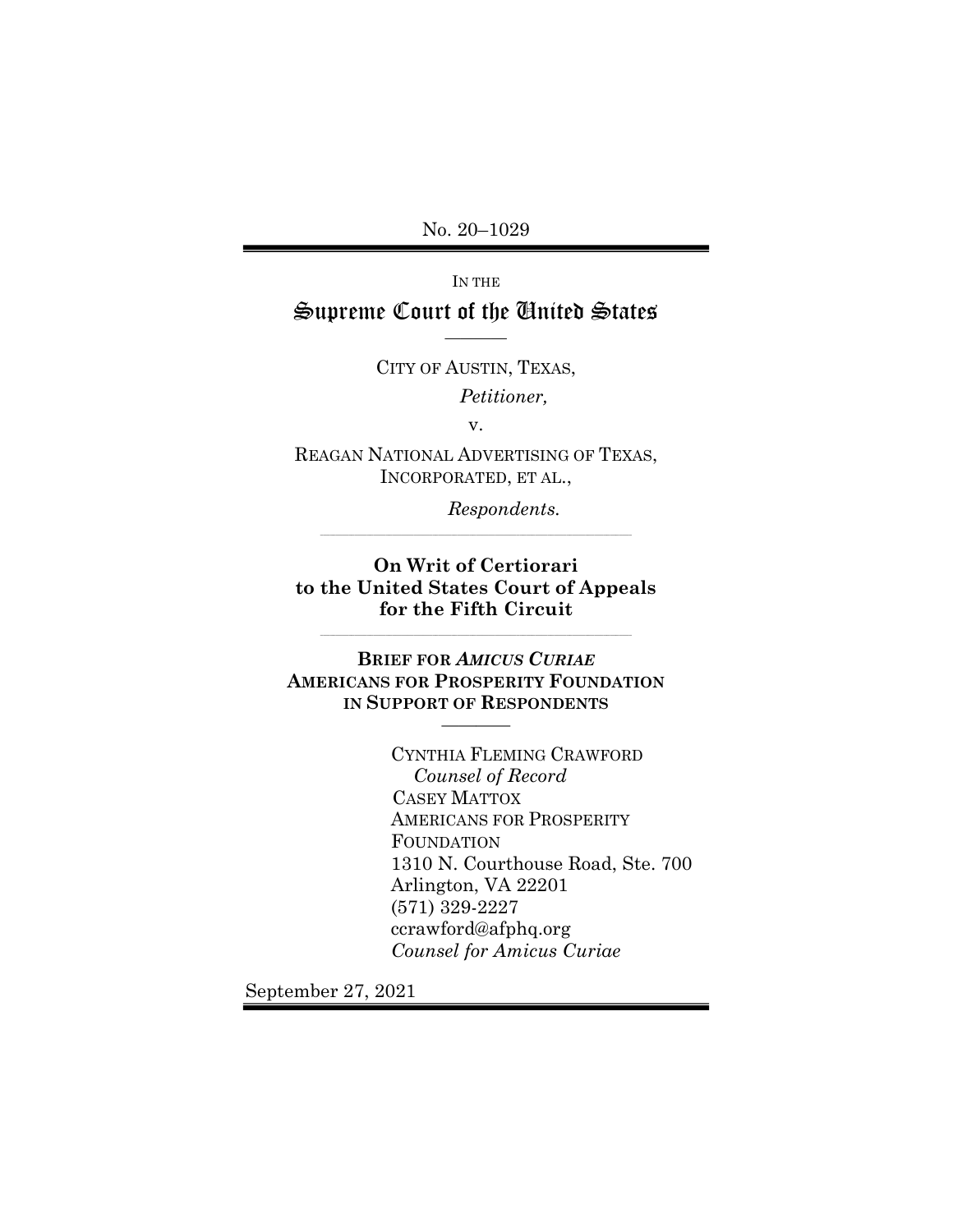# TABLE OF CONTENTS

| I. Commercial Speech Distinctions Can Only Survive<br>Reed For Speech Incidental to Regulable Conduct.4                                        |  |  |
|------------------------------------------------------------------------------------------------------------------------------------------------|--|--|
| A. "Commercial" or "Noncommercial" is<br>a<br>Conundrum the Court Should Address<br>as<br>Necessary to Full Resolution of this Case8           |  |  |
| B. The Concurrence in Reed Does Not Immunize<br>Rules That Rely on Content12                                                                   |  |  |
| C. The Commercial Speech Doctrine is Often<br>Misapplied to Excuse Broad Regulation of                                                         |  |  |
| D. Speaker-Based Distinctions Raise the Spector of                                                                                             |  |  |
| II. Metromedia and Reed Can Be Reconciled, But Only                                                                                            |  |  |
| A. Reed Requires the Content-Based Inquiry to be<br>Addressed First and Strict Scrutiny to be                                                  |  |  |
| B. Metromedia, Which Holds that Noncommercial<br>Speech Cannot Receive Less Protection Than<br>Commercial Speech, Is Not Instructive Here. .21 |  |  |
| C. Reed Did Not Need to Overrule Metromedia and                                                                                                |  |  |
|                                                                                                                                                |  |  |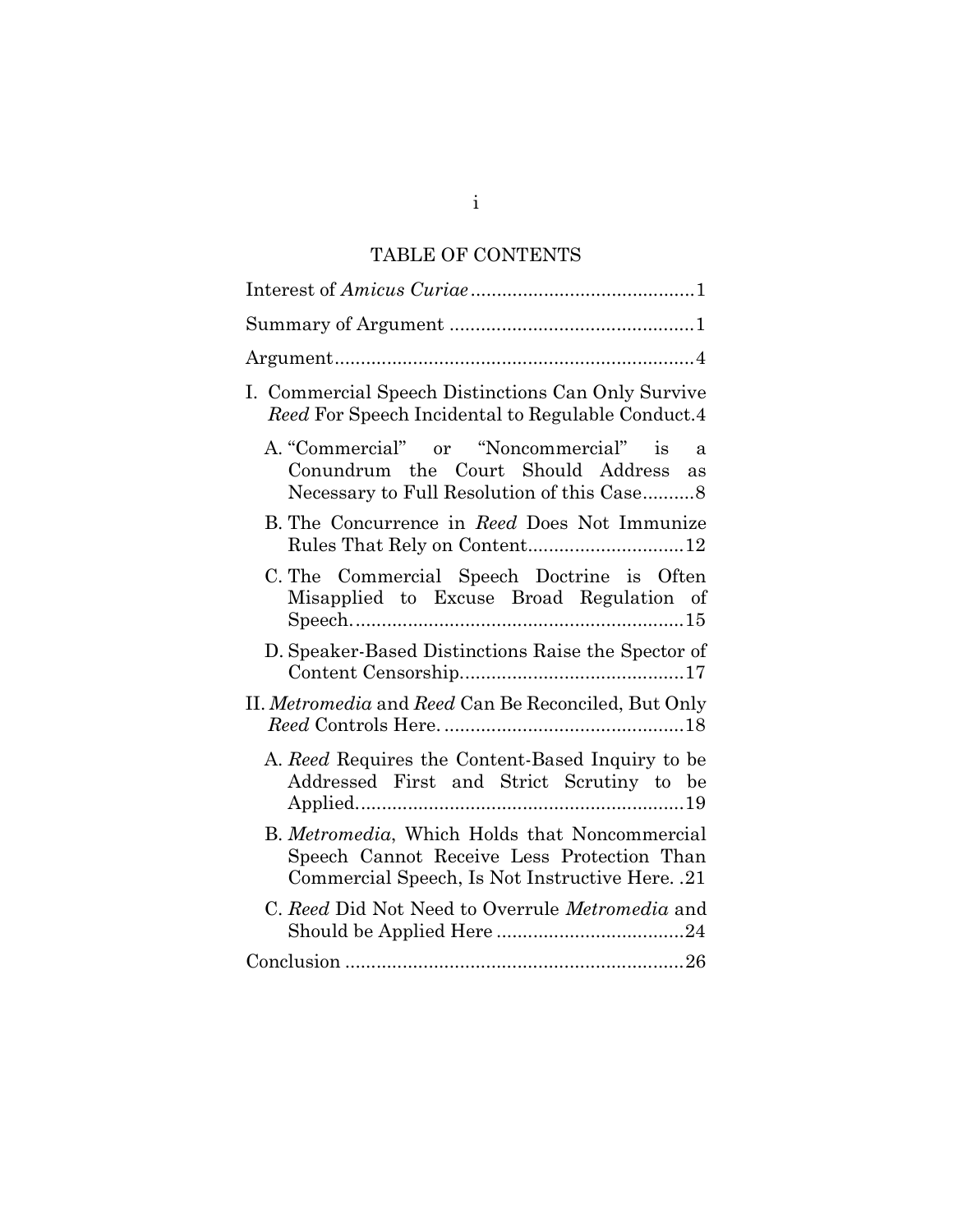# TABLE OF AUTHORITIES

Page(s)

## Cases

| 44 Liquormart, Inc. v. Rhode Island,                         |
|--------------------------------------------------------------|
| Ass'n of Nat'l Advertisers, Inc. v. Lungren,                 |
| Barr v. Am. Ass'n of Political Consultants,<br>Inc,          |
|                                                              |
| Bolger v. Youngs Drug Prod. Corp.,                           |
| Central Hudson Gas & Electric Corp. v.<br>Pub. Serv. Comm'n, |
|                                                              |
| Citizens United v. Fed. Election Comm'n,                     |
| City of Cincinnati v. Discovery Network,                     |
| Inc.,                                                        |
| City of Ladue v. Gilleo,                                     |
| City of Lakewood v. Plain Dealer Pub. Co.,                   |
|                                                              |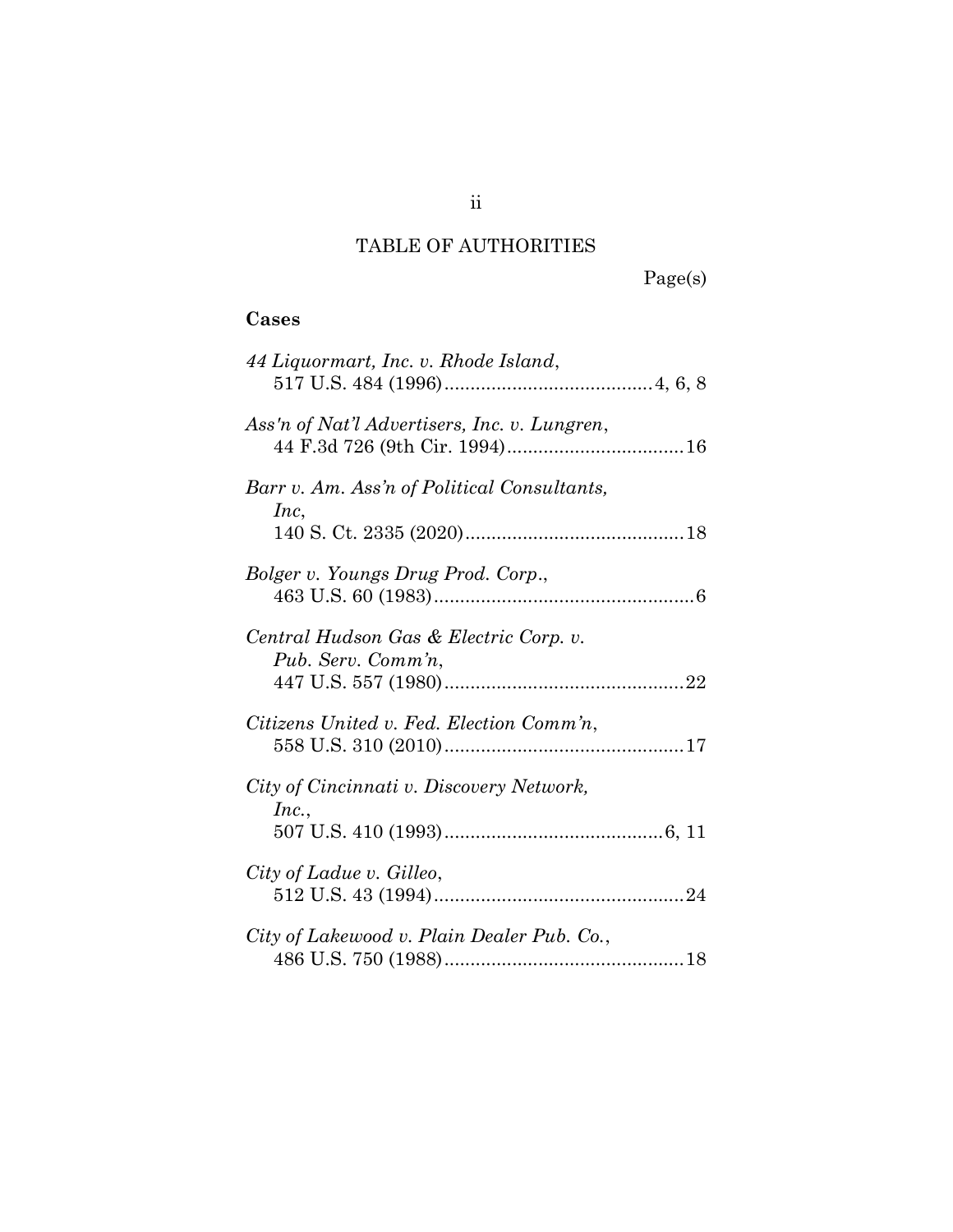| Commodity Trend Servs., Inc. v. Commodity<br>Futures Trading Comm'n,                            |
|-------------------------------------------------------------------------------------------------|
| 149 F.3d 679 (7th Cir. 1998) 16                                                                 |
| Dex Media W., Inc. v. City of Seattle,<br>793 F. Supp. 2d 1213 (W.D. Wash. 2011)16              |
| Giboney v. Empire Storage & Ice Co.,                                                            |
| Greater Baltimore Ctr. for Pregnancy<br>Concerns, Inc. v. Mayor & City Council<br>of Baltimore, |
| Greater Philadelphia Chamber of Commerce<br>v. City of Philadelphia,                            |
| Jordan v. Jewel Food Stores, Inc.,                                                              |
| Metromedia, Inc. v. City of San Diego,                                                          |
| Nat'l Inst. of Family & Life Advocates v.<br>Becerra,                                           |
| Ocheesee Creamery LLC v. Putnam,                                                                |
| Ohralik v. Ohio State Bar Ass'n.,                                                               |

iii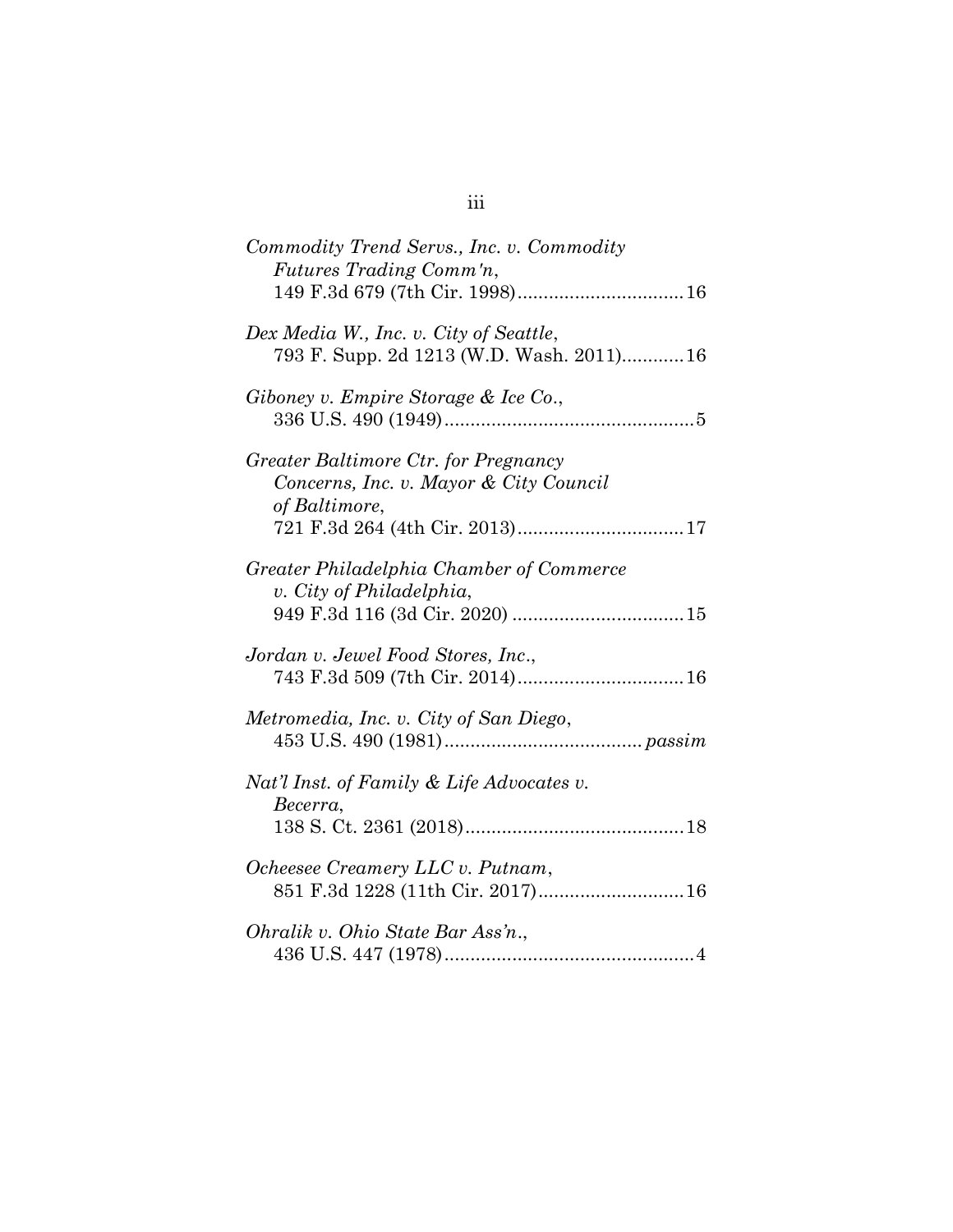| R.A.V. v. St. Paul,                                               |
|-------------------------------------------------------------------|
| Reed v. Town of Gilbert, Ariz.,                                   |
| Regan v. Time, Inc.,                                              |
| Riley v. Nat'l Fed'n of the Blind of N.C.,<br>Inc.,               |
| Rumsfeld v. Forum for Academic & Inst'l<br>Rights, Inc.,          |
| United States v. Caronia,                                         |
| Virginia Pharmacy Board v. Virginia<br>Citizens Consumer Council, |
| Constitution                                                      |
|                                                                   |
| Rules                                                             |

|--|--|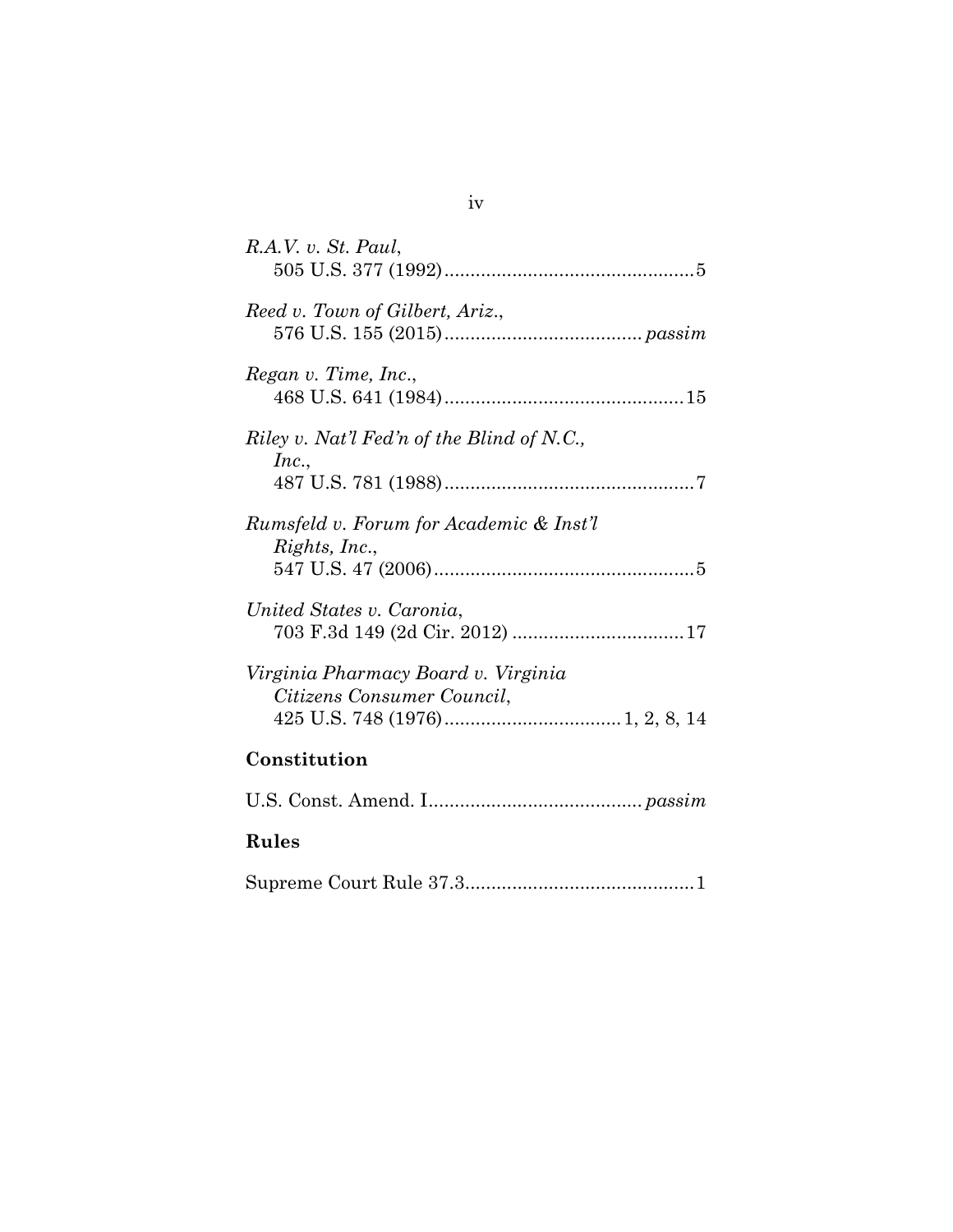## BRIEF OF AMICUS CURIAE AMERICANS FOR PROSPERITY FOUNDATION IN SUPPORT OF PETITIONERS

Pursuant to Supreme Court Rule 37.3, Americans for Prosperity Foundation ("AFPF") respectfully submits this *amicus curiae* brief in support of Respondents.<sup>1</sup>

#### INTEREST OF AMICUS CURIAE

Amicus curiae AFPF is a 501(c)(3) nonprofit organization committed to educating and training Americans to be courageous advocates for the ideas, principles, and policies of a free and open society. As part of this mission, it appears as amicus curiae before federal and state courts.

AFPF is committed to ensuring the freedom of expression and association guaranteed by the First Amendment.

#### SUMMARY OF ARGUMENT

Commercial speech merits the full protection of the First Amendment. As the Court recognized in Virginia Pharmacy Board v. Virginia Citizens Consumer Council, a "particular consumer's interest in the free flow of commercial information, . . . may be as keen, if not keener by far, than his interest in the day's most urgent political debate." 425 U.S. 748, 763

<sup>1</sup> All parties have consented to the filing of this brief. Amicus states that no counsel for a party authored this brief in whole or in part and that no person other than amicus or its counsel made any monetary contributions intended to fund the preparation or submission of this brief.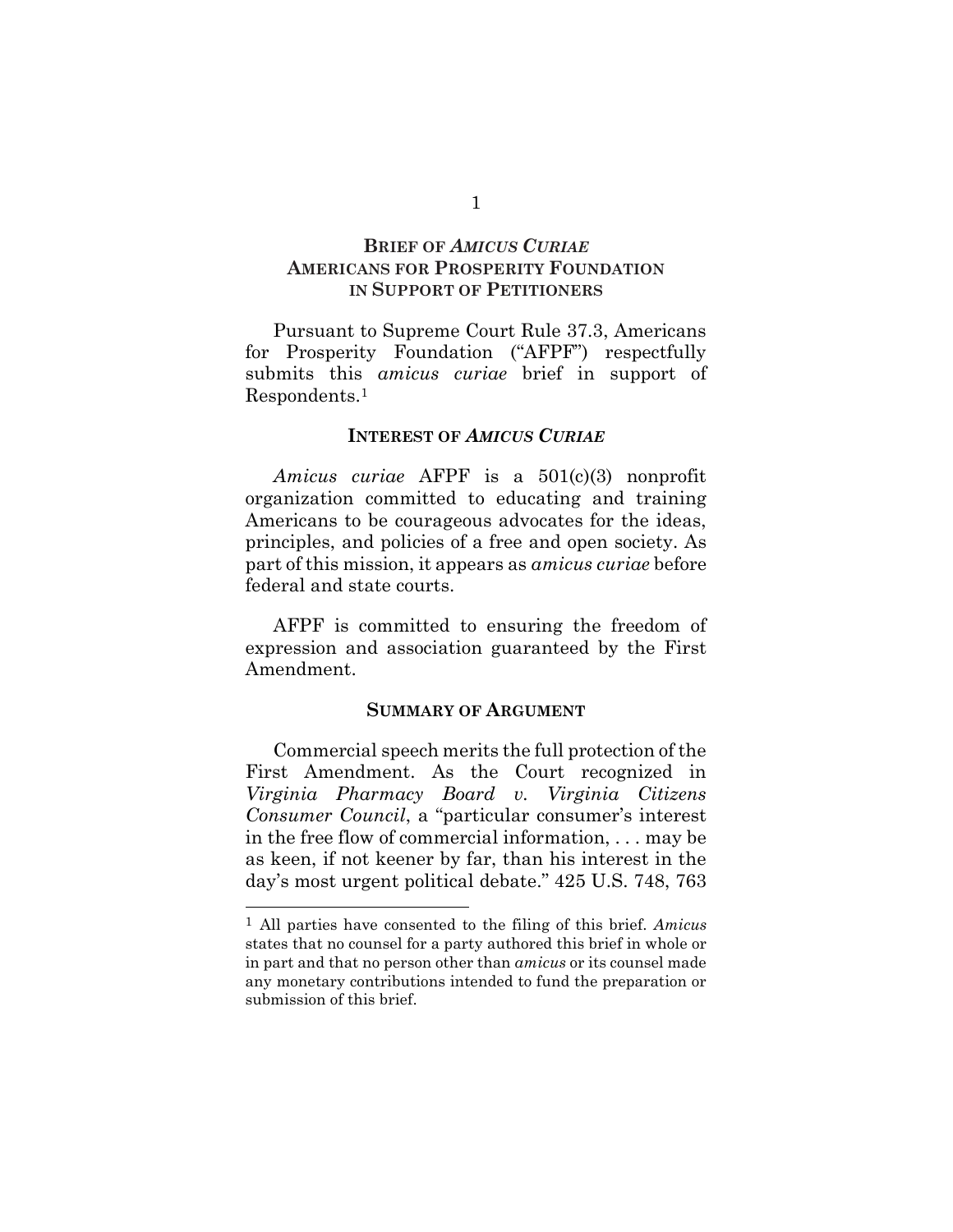(1976). This should come as no surprise given the intimate relationship between the exchange of products and services and the ability of individuals to feed, clothe, heal, educate, entertain, and transport themselves—in short, to satisfy both the most basic needs and the highest aspirations of life.

Although direct regulation of speech is typically subject to strict scrutiny, this Court has made two assumptions to justify the application of intermediate scrutiny to commercial speech regulation. First, that the state's power to regulate commercial transactions extends to speech inherent to those transactions. And second, that the definition of commercial speech is narrow, limited to proposing a commercial transaction, such as: "I will sell you the X prescription drug at the Y price." Id. at 761. To the extent these justifications are sufficient to overcome full First Amendment protection merited by speech that sits at the heart of day-to-day living, they should be rigorously limited to carve-out only the most narrow exception from the general rule.

But that is not what has happened. Instead, the exception has swallowed the rule, with ever expansive definitions of "commercial" absorbing speech regarding personal history, topics of public interest, research results, or general product information where no transaction is proposed. This case exemplifies how using the doctrine of commercial speech to prop up laws that are wholly speech-based can burden far more speech than mere transactional information.

The City of Austin sign code differentiated between on-premise and off-premise signs. Had the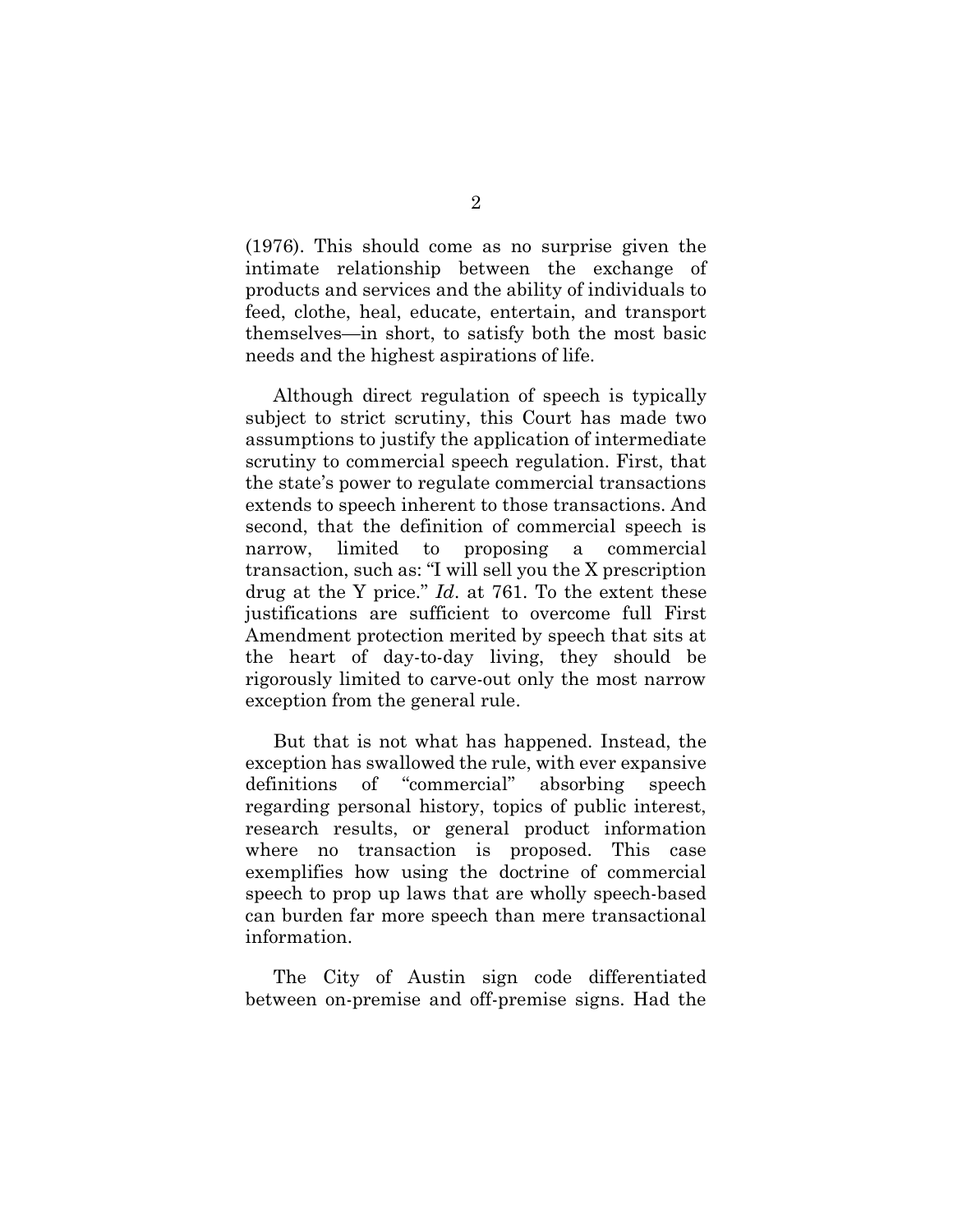City defined on-premise and off-premise without reference to what the sign said, there would be no dispute. But it didn't. Instead, Austin chose to define "off-premise" by the sign's content so that determining whether a sign is on-premise or off-premise requires reading the sign, analyzing what it says, and applying the Code to the meaning of the sign.2 That is facially content-based.

Under Reed v. Town of Gilbert, Ariz., 576 U.S. 155 (2015), disposition of this case would be straightforward. Content-based speech regulations are subject to strict scrutiny. Here, the Fifth Circuit held the regulation does not satisfy strict scrutiny and neither party disputes that result. Pet. App. 2a.

The question thus is whether there is some loophole to Reed that would allow strict scrutiny to be bypassed if the content of the sign were deemed to be commercial speech. But it is unclear how one might determine whether speech is commercial without first considering its content and triggering strict scrutiny by doing so. Reed did not require such an analysis; and, Metromedia, Inc. v. City of San Diego, 453 U.S. 490 (1981), does not answer these questions.

The confusion could be eliminated by rationalizing the treatment of all speech under the same contentbased level of scrutiny provided by Reed—with only regulation of commercial activity that incidentally implicates speech as the narrow exception. Such an

<sup>2</sup> "OFF-PREMISE SIGN means a sign advertising a business, person, activity, goods, products, or services not located on the site where the sign is installed, or that directs persons to any location not on that site." Pet. App. 54a (§ 25-10-3(11)).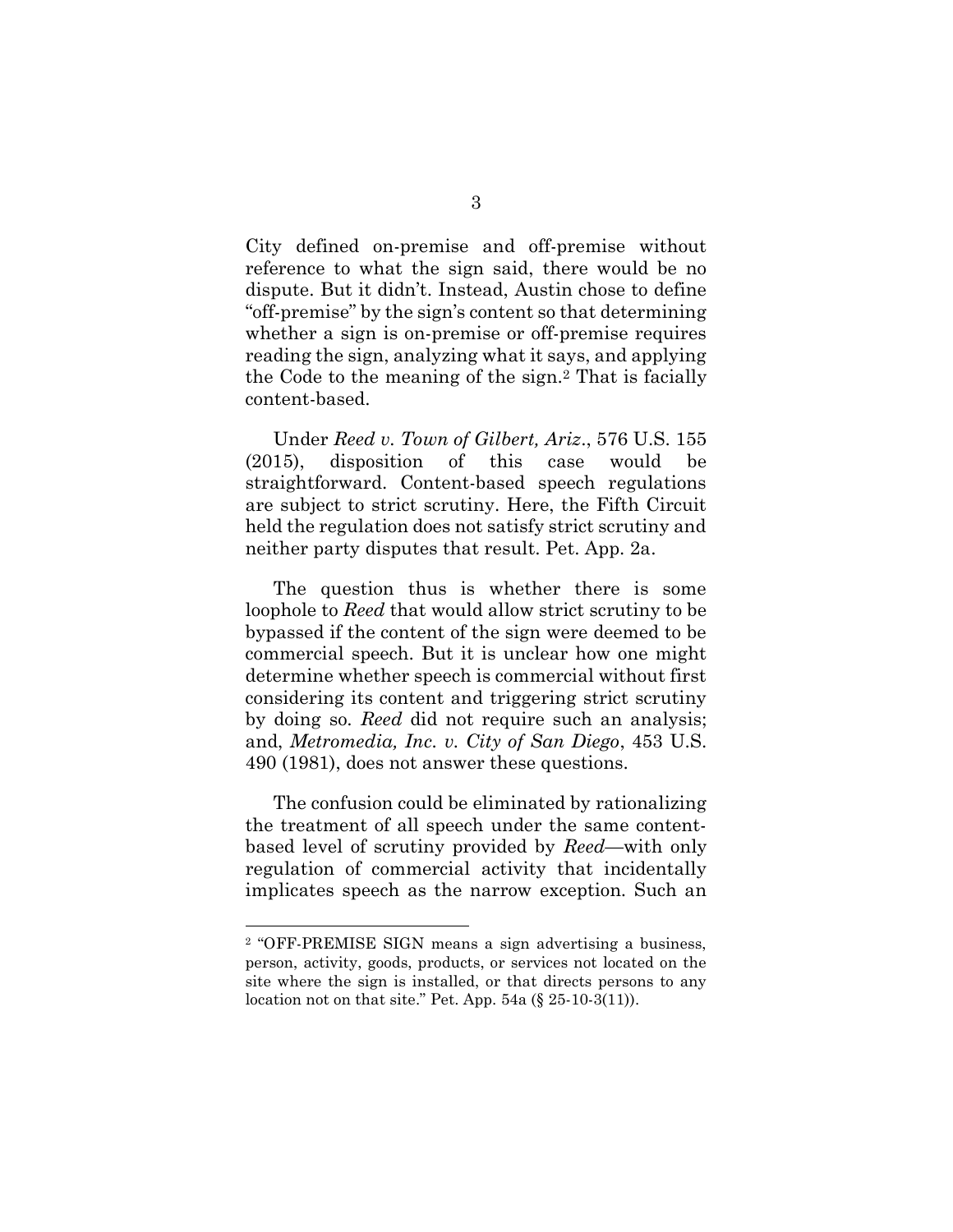approach would not vanquish all sign regulation but instead would require that such regulation be based on characteristics such as size, location, or technology that are not defined by content, unless strict scrutiny could be satisfied.

This straightforward approach would eliminate the lingering anomaly between the treatment of content-based regulation under Reed and the illusion that speech can be deemed commercial or noncommercial without reference to its content. This fiction has caused enough mischief.

#### ARGUMENT

## I. COMMERCIAL SPEECH DISTINCTIONS CAN ONLY SURVIVE REED FOR SPEECH INCIDENTAL TO REGULABLE CONDUCT.

Whether commercial speech distinctions can survive Reed presents a paradox arising from the presumption that government can tell whether content is commercial without actually looking at it. This presumption only ever made sense if one had independent knowledge that the speaker was engaged in regulable business activity such that the associated speech was part of that activity. See 44 Liquormart, Inc. v. Rhode Island, 517 U.S. 484, 499 (1996) ("[T]he State's power to regulate commercial transactions justifies its concomitant power to regulate commercial speech that is 'linked inextricably' to those transactions."); Ohralik v. Ohio State Bar Ass'n., 436 U.S. 447, 456 (1978) (commercial speech "occurs in an area traditionally subject to government regulation"). But, like the status of Schrödinger's cat, the state of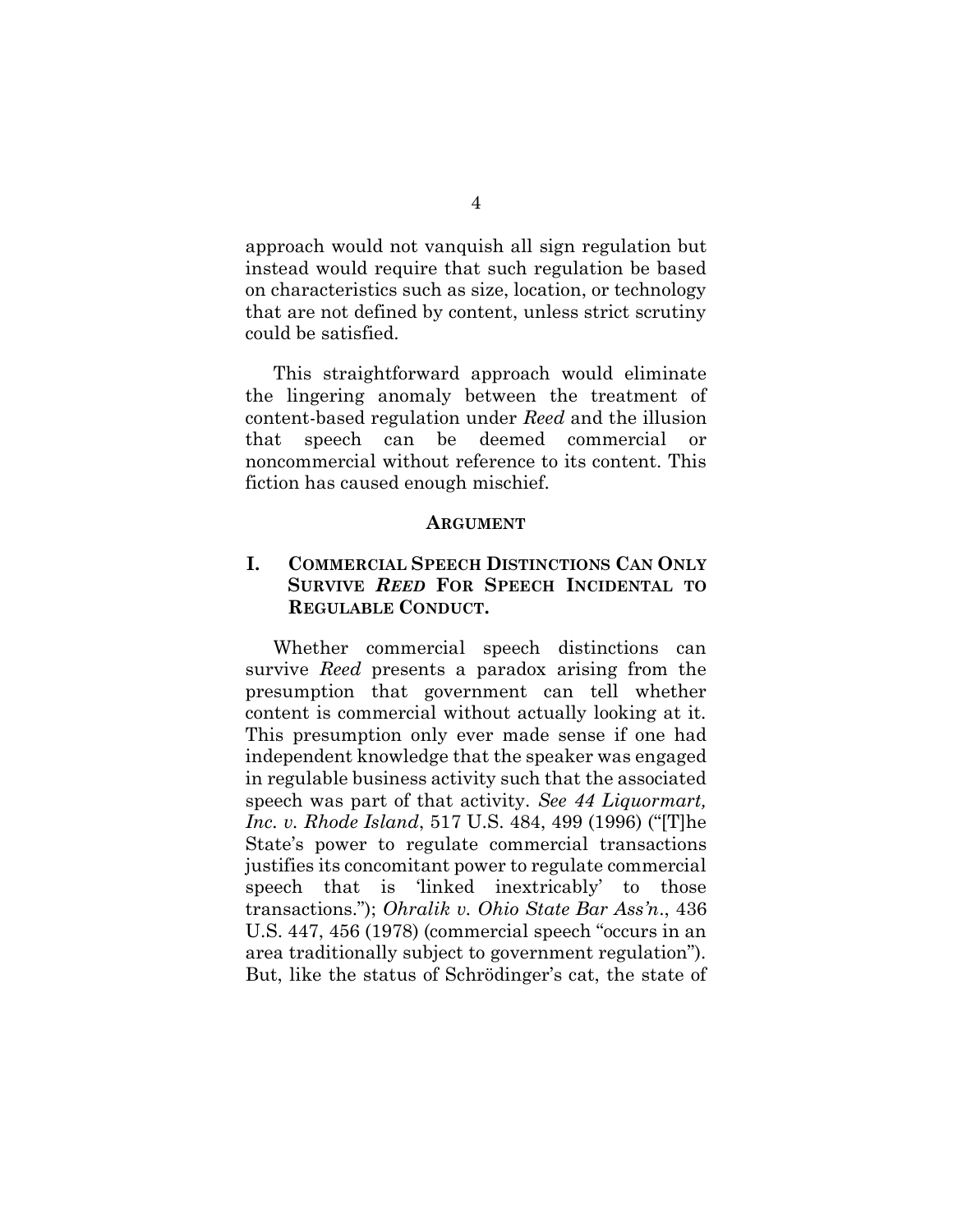speech cannot be established without observing its content.

This paradox could be resolved by relying on preexisting commercial activity that determines the status of the content without analyzing the content itself. Such an approach would resemble regulation of speech incidental to lawful regulation of conduct where the speech is not regulated as a stand-alone matter but rather as a manifestation of the regulated activity. See Rumsfeld v. Forum for Academic & Inst'l Rights, Inc., 547 U.S. 47, 62 (2006). See also R.A.V. v. St. Paul, 505 U.S. 377, 389 (1992) ("[W]ords can in some circumstances violate laws directed not against speech but against conduct"); Giboney v. Empire Storage & Ice Co., 336 U.S. 490, 502 (1949) ("[I]t has never been deemed an abridgment of freedom of speech or press to make a course of conduct illegal merely because the conduct was in part initiated, evidenced, or carried out by means of language, either spoken, written, or printed."). In cases like these, the distinction between speech intrinsic to commercial activity and noncommercial speech may still make sense.

The edges of this issue, however, have bedeviled courts for decades and are not amenable to easy metaphysical description. But after Reed, wherever speech is not part of a concurrent business activity, i.e., if the speech is on a sign, a handbill, the radio, etc., where it can be independently perceived, Reed requires that the initial analysis of content be subject to strict scrutiny. And, while the philosophical edges may be hard to pin down, the practical logistics are not: if the words must be read first and delved for meaning before they can be categorized, then strict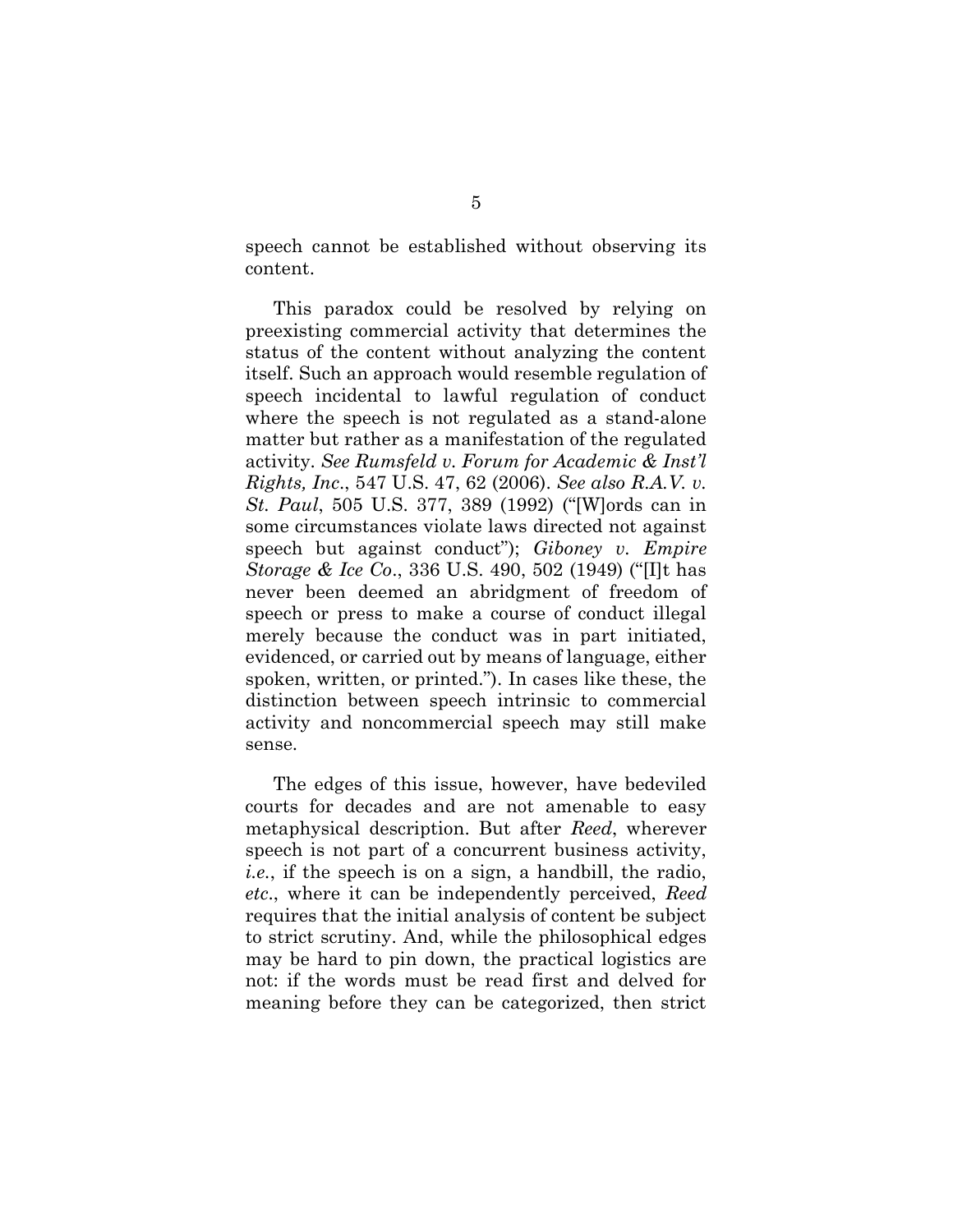scrutiny applies. From a practical standpoint, the process is straightforward.

The Court has tried to provide clarity regarding the unequal treatment of commercial speech by distinguishing some commercial speech as "core" based on certain attributes,3 but nuanced evaluation of subtle characteristics muddies the analysis.<sup>4</sup>

The Fifth Circuit here essentially sidestepped the question, holding that because the "Sign Code is a content-based regulation that is not subject to the commercial speech exception, strict scrutiny applies, and the City has not satisfied that standard." Pet. App. 8a. But this approach only works if the commercial/noncommercial distinction is not in

<sup>3</sup> E.g., City of Cincinnati v. Discovery Network, Inc., 507 U.S. 410, 421 n. 17 (1993) (indicating that "core" commercial speech would include the availability, nature, and prices of products and services); Bolger v. Youngs Drug Prod. Corp., 463 U.S. 60, 66–67 (1983) ("Most of appellee's mailings fall within the core notion of commercial speech-speech which does no more than propose a commercial transaction.") (cleaned up).

<sup>4</sup> E.g., Bolger, 463 U.S. at 66–67 ("[P]roper classification as commercial or non-commercial speech . . . presents a closer question. The mere fact that these pamphlets are conceded to be advertisements clearly does not compel the conclusion that they are commercial speech. . . . Similarly, the reference to a specific product does not by itself render the pamphlets commercial speech. . . . Finally, the fact that [defendant] has an economic motivation for mailing the pamphlets would clearly be insufficient by itself to turn the materials into commercial speech.") (citations omitted); 44 Liquormart, 517 U.S. at 504 ("The mere fact that messages propose commercial transactions does not in and of itself dictate the constitutional analysis that should apply to decisions to suppress them.").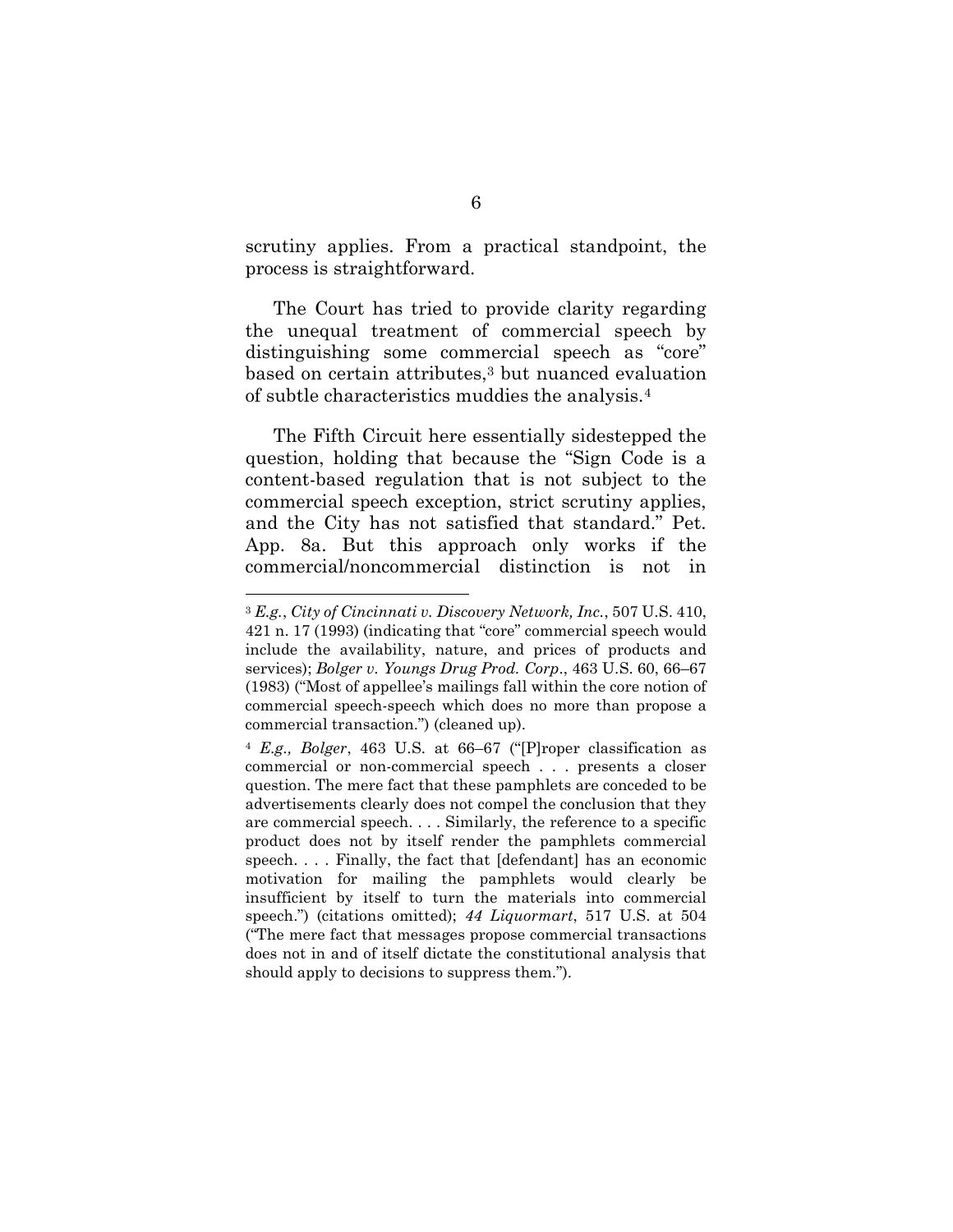dispute, such as where the commercial activity is regulated and any speech is merely incidental to it. It leaves unanswered the question of how to determine whether speech that is standing alone is commercial without considering its content.

This Court could kick the can down the road—at least in part—and adopt the Fifth Circuit's approach, in which the commercial/noncommercial distinction could persist if the parties did not dispute it, i.e., if everyone stipulated that Schrödinger's cat is alive, there would be no need to open the box. But that approach would be a ruse, because wherever a dispute arises over whether speech is commercial, as has happened so many times before, content must be examined, and Reed must be satisfied.

Indeed, the Fifth Circuit noted that this Court "has warned against parsing speech in order to apply the proper test. Where 'the component parts of a single speech are inextricably intertwined, we cannot parcel out the speech, applying one test to one phrase and another test to another phrase. Such an endeavor would be both artificial and impractical. Therefore, we apply our test for fully protected expression.'" Pet. App. 24a (quoting Riley v. Nat'l Fed'n of the Blind of N.C., Inc., 487 U.S. 781, 796 (1988)). If the Court's warning from Riley has substance, it casts into doubt whether the commercial/noncommercial distinction is meaningful at all when applied to pure speech.

The Court should take the opportunity to rationalize the two models, acknowledge the fiction that commercial speech can be identified without examining its content, and apply strict scrutiny across the board—at least where pure speech is regulated.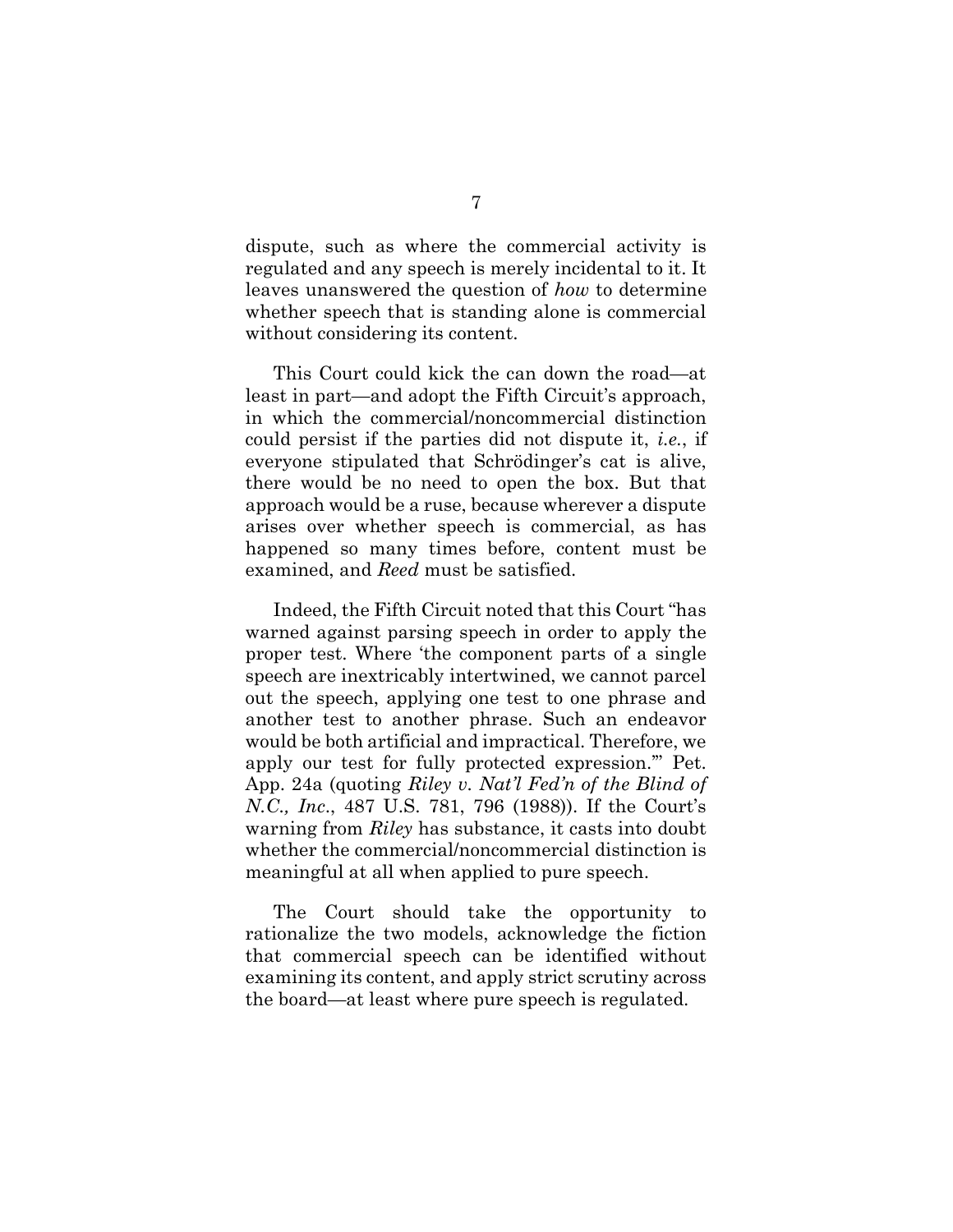Such an approach would not require abandoning the government's interest in protecting consumers from untruths, for "[u]ntruthful speech, commercial or otherwise, has never been protected for its own sake." Virginia Pharmacy Board, 425 U.S. at 721. What other government interest could there be in commercial speech? When the facts are available, the public can draw its own conclusions. The Court has repeatedly warned against paternalistic protections. See, e.g., 44 Liquormart, 517 U.S. at 503 ("The First Amendment directs us to be especially skeptical of regulations that seek to keep people in the dark for what the government perceives to be their own good."). So too here where the on-premise/off-premise, commercial/noncommercial distinction fosters unnecessary government immersion in the content of speech.

## A. "Commercial" or "Noncommercial" is a Conundrum the Court Should Address as Necessary to Full Resolution of this Case.

Any distinction between commercial and noncommercial speech becomes increasingly arbitrary the farther removed the speech is from basic transactional information. This issue, which was highlighted in Metromedia, 453 U.S. 490, also stymied the Fifth Circuit here. Justice Brennan, in Metromedia, provided a few examples of just how hard it is to draw non-arbitrary distinctions and how inappropriate it would be to place such a responsibility on bureaucrats:

> I would be unhappy to see city officials dealing with the following series of billboards and deciding which ones to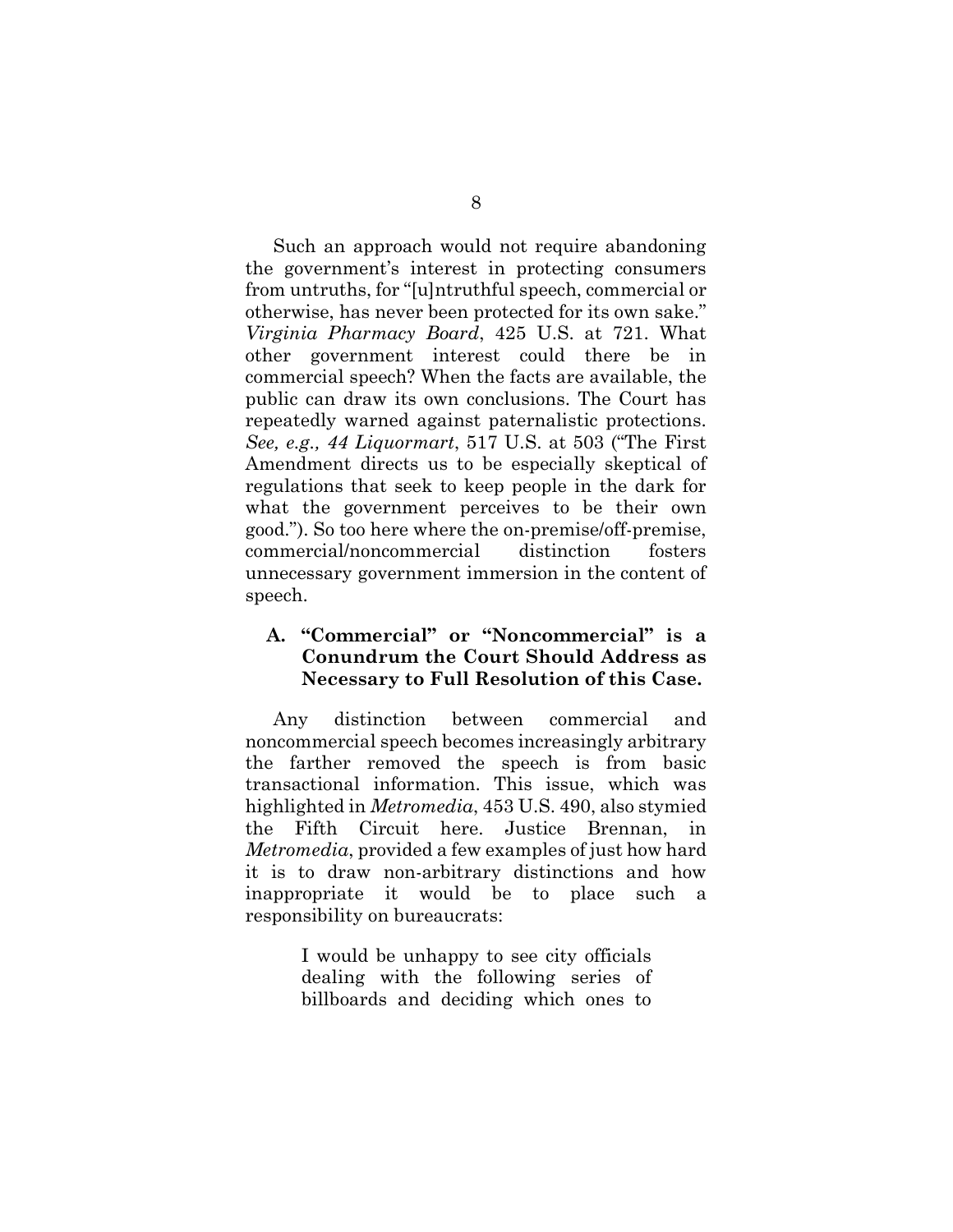permit: the first billboard contains the message "Visit Joe's Ice Cream Shoppe"; the second, "Joe's Ice Cream Shoppe uses only the highest quality dairy products"; the third, "Because Joe thinks that dairy products are good for you, please shop at Joe's Shoppe"; and the fourth, "Joe says to support dairy price supports; they mean lower prices for you at his Shoppe." Or how about some San Diego Padres baseball fans—with no connection to the team—who together rent a billboard and communicate the message "Support the San Diego Padres, a great baseball team." May the city decide that a United Automobile Workers billboard with the message "Be a patriot—do not buy Japanese-manufactured cars" is "commercial" and therefore forbid it? What if the same sign is placed by Chrysler?

#### Id. at 538–39 (Brennan, J., concurring).

The forty years since *Metromedia* have provided no clarity on how or where to draw the line on categorizing sign content. The Fifth Circuit noted that when the panel posed a series of hypotheticals at oral argument, counsel for the City struggled to answer whether these signs were on-premises or off-premises:

• Could Sally have a digital sign in her front yard that says "Sally makes quilts here and sells them at 3200 Main Street"?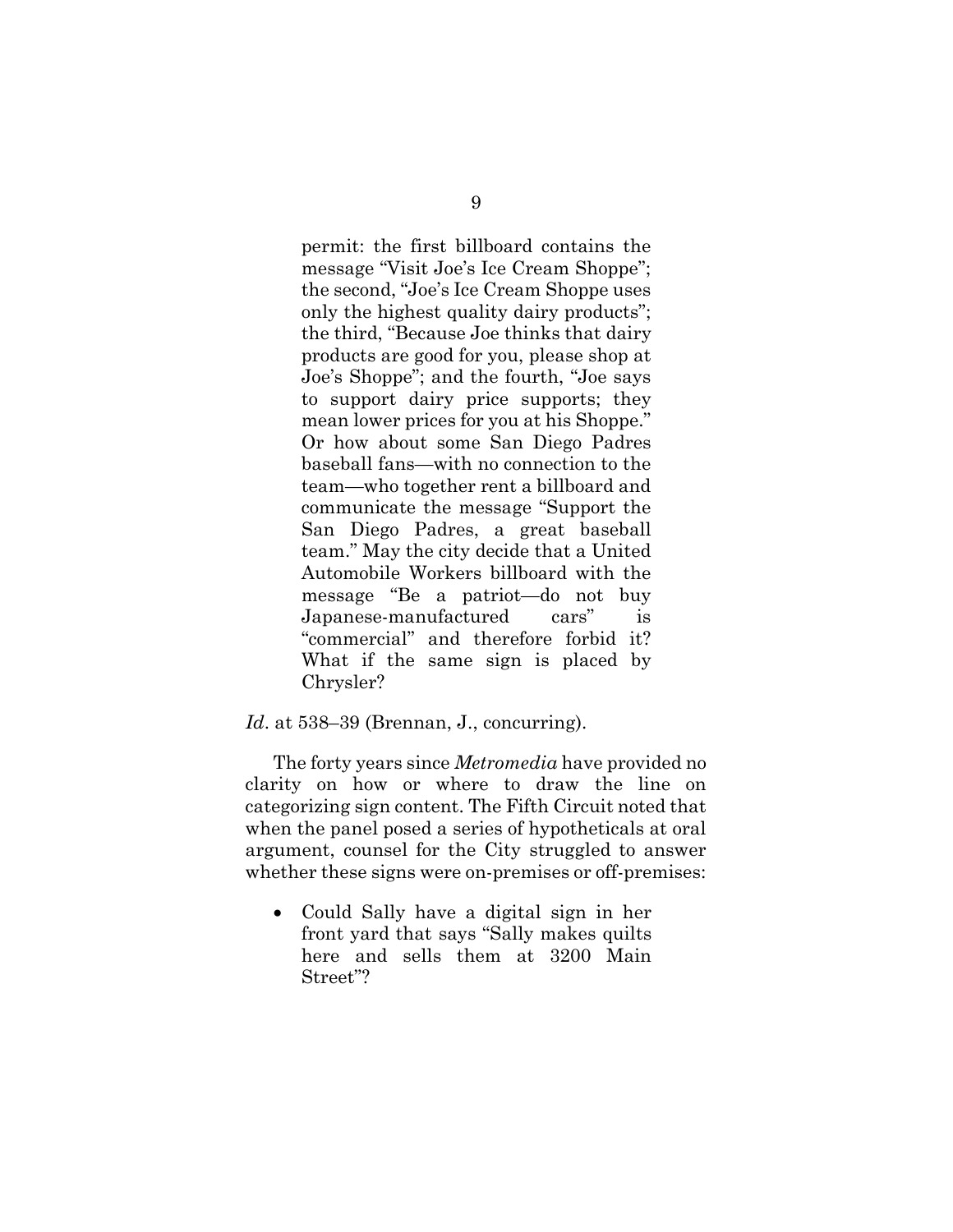- Could Barbara and Tom maintain a digital sign in their yard that says "We love hamburgers" that contained the logo and address to a Whataburger location two miles away?
- Could the local school have an electronic message board that rotated between messages that said "Finals Start Tuesday" and "Eat at the Main Street Café on Friday to Support the Boosters"?
- Could Sarah place a digital sign in her yard that said "Vote for Kathy" if Kathy did not live at Sarah's house?
- How could one determine whether a digital billboard that said "God Loves You" is on-premises or off-premises?

#### Pet. App. 17a.

It should come as no surprise that counsel would struggle to draw such distinctions. Although each question was framed in terms of on-premise/offpremise, the commercial/noncommercial distinction is embedded in the analysis of whether the sign advertises "a business, person, activity, goods, products, or services not located on the site where the sign is installed" for at least three of the examples. And the revised sign code<sup>5</sup> fares even worse by

<sup>5</sup> "In August 2017, the City amended the Sign Code. The amended Sign Code defines 'off-premise[s] sign' as 'a sign that displays any message directing attention to a business, product,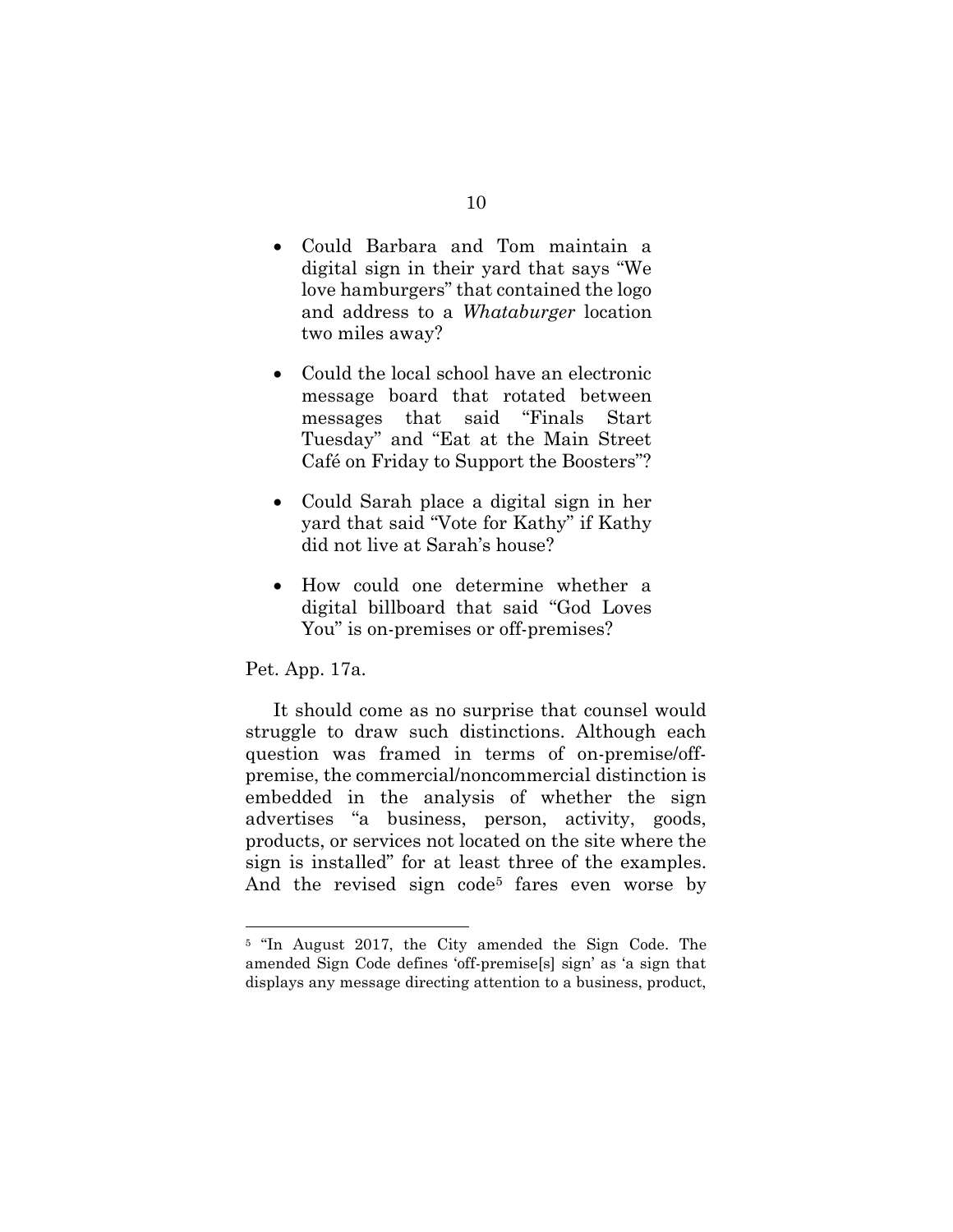expressly requiring the commercial/noncommercial distinction to be made to determine whether the sign is off-premise.

This practice is in direct contrast to the Court's holding in City of Cincinnati v. Discovery Network, Inc., in which the issue was whether the city's ban on newsracks "that distribute 'commercial handbills,' but not 'newspapers,'" was content-based. 507 U.S. at 429. There, the city asserted that "its regulation of newsracks qualifie[d] as [a non-content-based] restriction because the interests in safety and esthetics that it serves are entirely unrelated to the content of respondents' publications." Id. But the Court was unpersuaded because "the very basis for the regulation is the difference in content between ordinary newspapers and commercial speech." Id. Like the Austin Sign Code, which requires analyzing the content of the sign to determine which category of regulation applies, "[u]nder [Cincinnati's] newsrack policy, whether any particular newsrack falls within the ban is determined by the content of the publication resting inside that newsrack." Id. Accordingly, the "city's naked assertion that commercial speech has 'low value'" could not be used to justify a distinction that was content-based. Id. at 430. So too here where whether a sign falls within the

service, profession, commodity, activity, event, person, institution, or other commercial message which is generally conducted, sold, manufactured, produced, offered, or occurs elsewhere than on the premises where the sign is located,' and it expressly defines an 'on-premise[s] sign' as 'a sign that is not an off-premise[s] sign.'" Pet. App. 4a.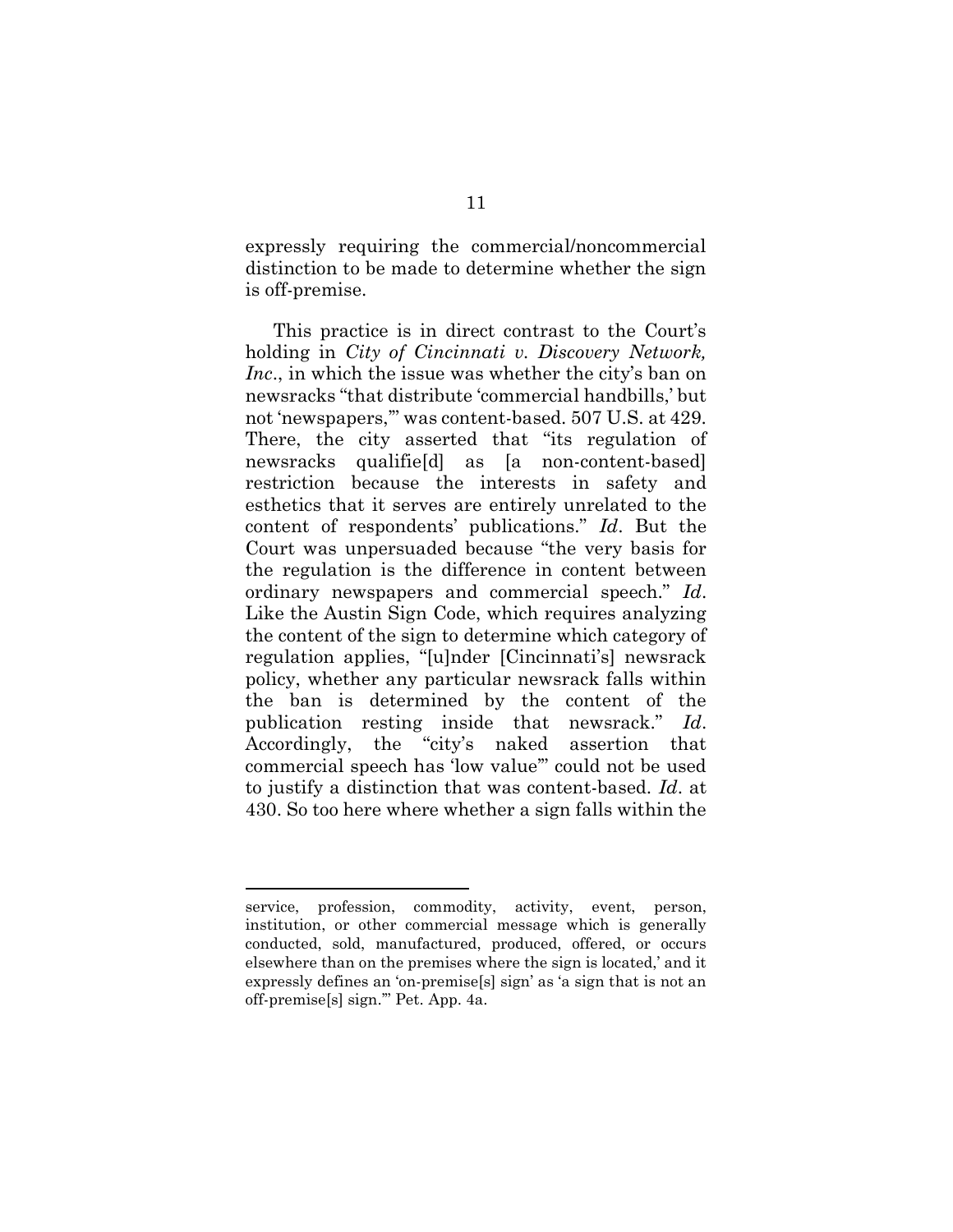ban is determined by the content of the message resting on the sign.

The arbitrary line between commercial and noncommercial speech stands as a lingering impediment to consistent First Amendment protection that should be eliminated or strictly limited.

## B. The Concurrence in Reed Does Not Immunize Rules That Rely on Content.

Petitioner places heavy reliance on Justice Alito's concurrence in Reed, claiming that because he included on-premise/off-premise distinctions among types of regulations that would be non-content-based, he therefore conclusively declared them to not be content-based. But the examples provided in the concurrence cannot bear that weight, nor do they appear intended to do so.

Justice Alito provided nine examples of rules that by "nature do not discriminate based on topic or subject and are akin to rules restricting the times within which oral speech or music is allowed":

Rules regulating the size of signs. . . .

Rules regulating the locations in which signs may be placed. These rules may distinguish between free-standing signs and those attached to buildings.

Rules distinguishing between lighted and unlighted signs.

Rules distinguishing between signs with fixed messages and electronic signs with messages that change.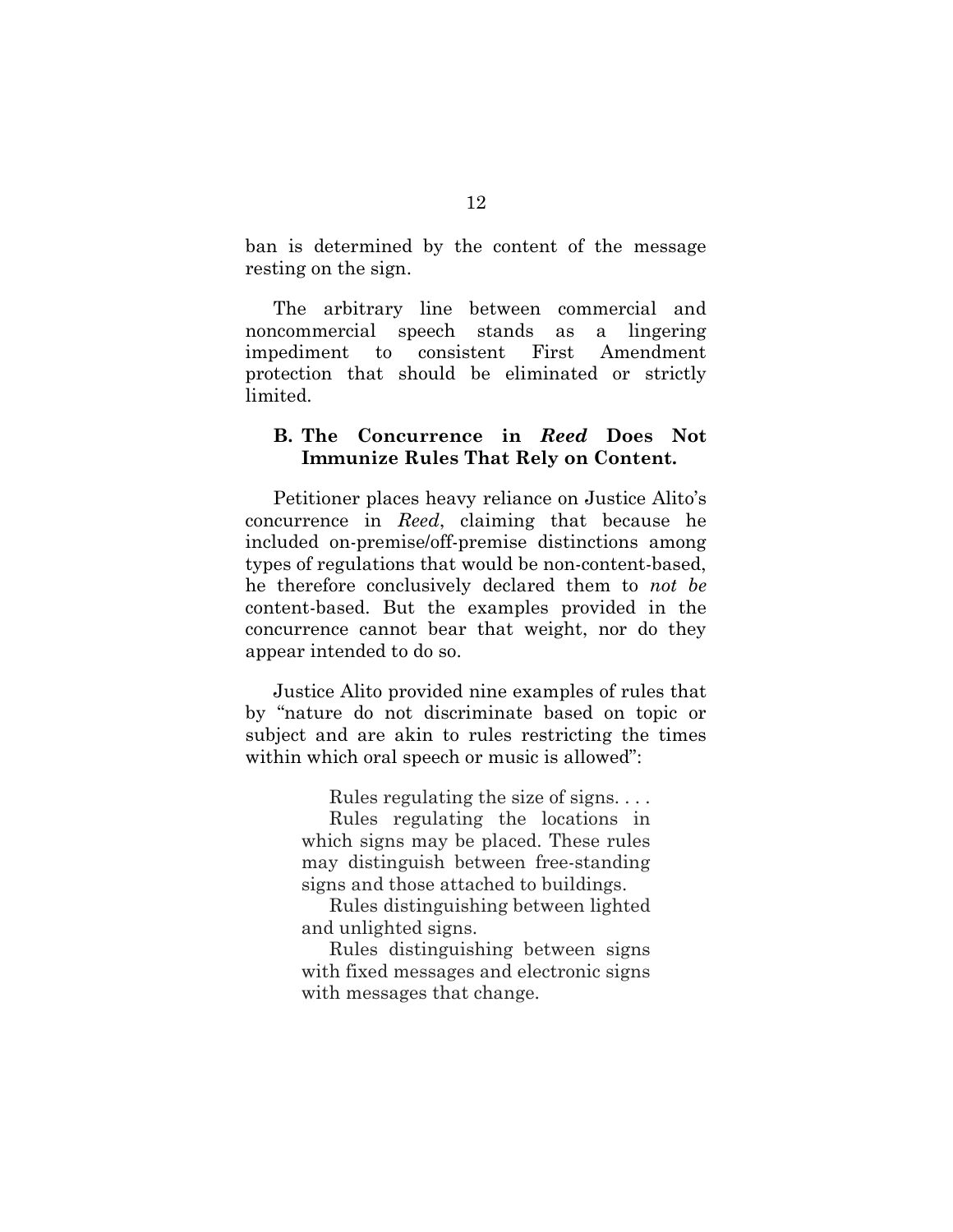Rules that distinguish between the placement of signs on private and public property.

Rules distinguishing between the placement of signs on commercial and residential property.

Rules distinguishing between onpremises and off-premises signs.

Rules restricting the total number of signs allowed per mile of roadway.

Rules imposing time restrictions on signs advertising a one-time event.

#### Reed, 576 U.S. at 174–75 (Alito, J, concurring).

These regulations would most naturally be drafted without reference to content. Each of these could, however, be drafted based on content, if, like here, the drafter adopted a rule that required the reader to analyze the substance of the sign to determine which regulation applied. For example, "[r]ules that distinguish between the placement of signs on private and public property" would most naturally be based solely on control of the property, such as "no electronic signs shall be erected on public property by private entities." But, like here, that regulation could instead be drafted to distinguish based on content, such as "no electronic signs shall be erected on public property that refer to private entities." That simple switch would convert a content-neutral rule into a contentbased rule, one that would depend on the value judgment of a government employee to enforce. The same is true for every other example on the list including the on-premise/off-premise distinction.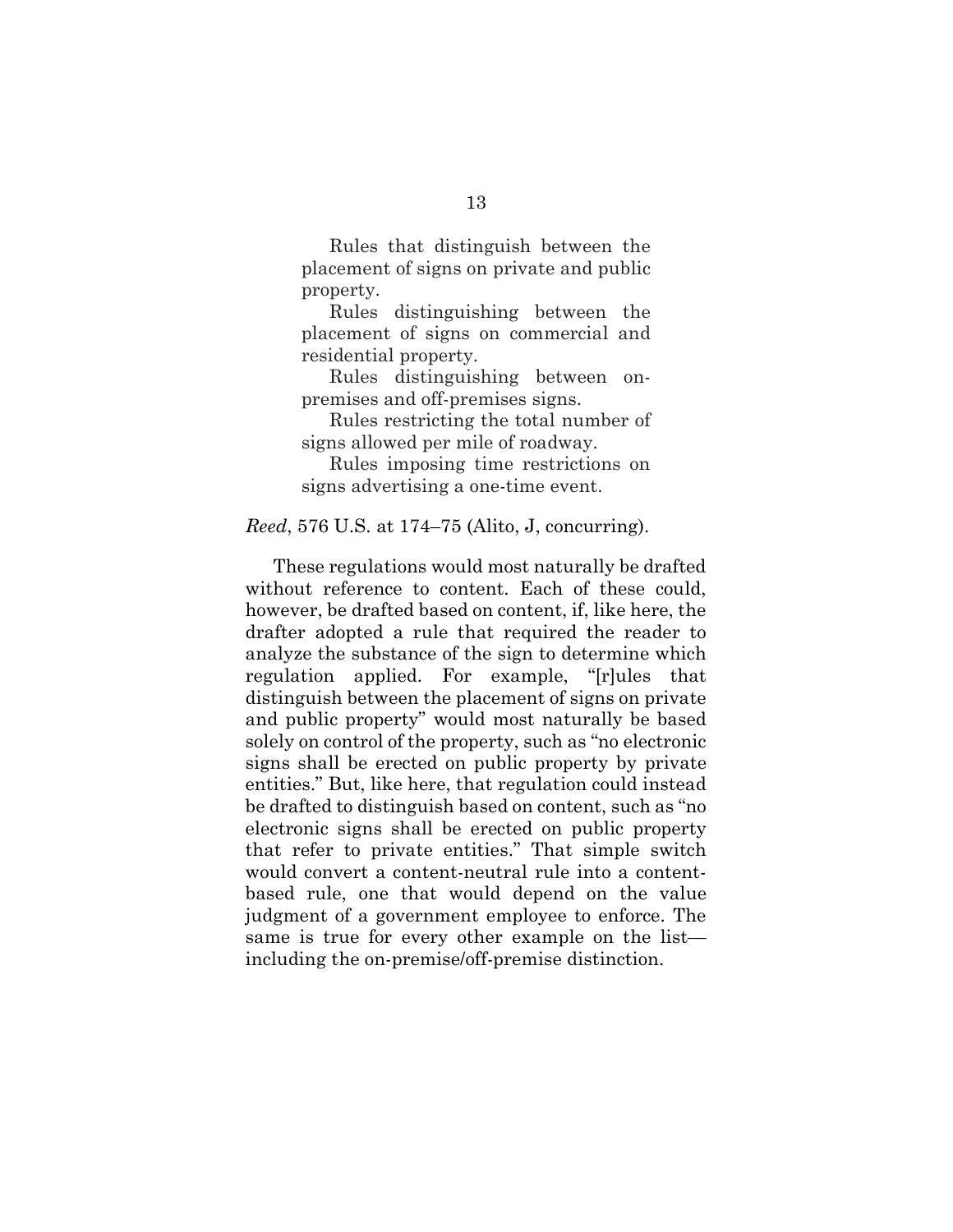It has been posited that the First Amendment does not protect such distinctions because regardless of how the rule defines the distinction, the outcome is the same. See Pet. at 18–19. But that misses the point: the very exercise of drafting a rule to distinguish between content involves government in a process that the First Amendment forbids—prioritizing some messages over others—regardless of whether a similar outcome could be achieved a different way. Why would government prefer to evaluate content when it could otherwise serve its stated interests without doing so? The obvious answer is because in some cases the practice is a stalking horse for imposing value judgments on certain categories of speech.

Like other speech, when it comes to commercial speech, value is in the eye of the beholder. To some, a billboard providing the location of the only kosher restaurant in town may be "low value" commercial speech; but for other readers it may provide information critical to freely exercising religion or the right to travel. To others, the location of a charging station necessary to operating an electric car may be equally important, as would directions to the nearest 24-hour urgent care. That each of these could be deemed "commercial," does not diminish their importance or justify allowing government to assign "low" value to them—especially where listeners' interest, which carries the same First Amendment protection as the speakers' interest, may be as high or higher than their interest in noncommercial speech. Virginia Pharmacy Board, 425 U.S. at 756, 763. The Court has long held that such judgments of value are infirm as unavoidably based on content and the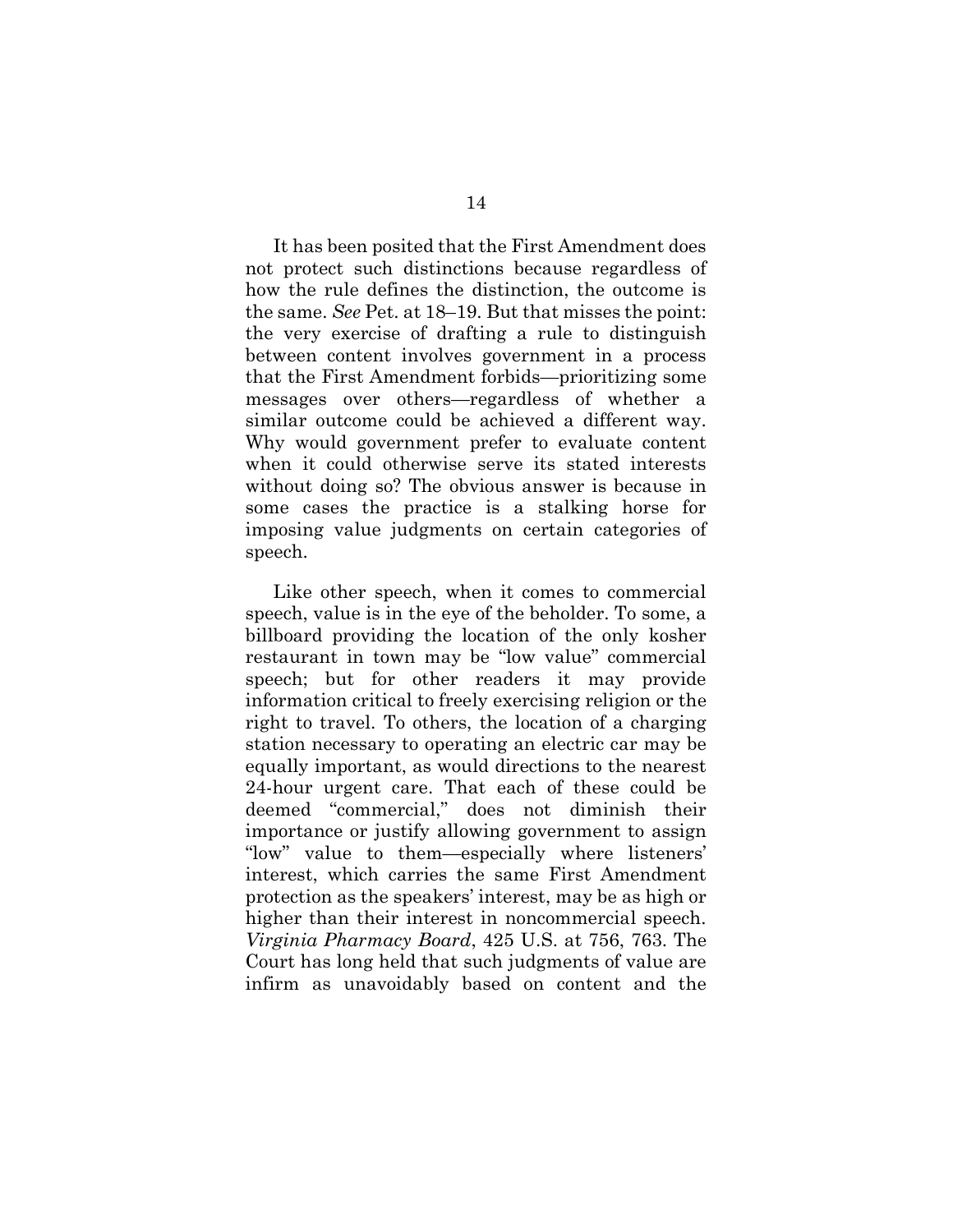message it delivers. See Regan v. Time, Inc., 468 U.S. 641, 648–49 (1984).

Moreover, although Rip Van Winkle might well be surprised at the extent of expression political speech comprises today, the will-o'-the-wisp nature of parsing purely commercial speech from political without tying it directly to regulable commercial activity would be clear to anyone who has been awake for the past twenty years. The content-based sign code at issue here captures the risk associated with content-based distinctions by highlighting how high-value speech can be smuggled out from under full First Amendment protection by clothing it as "low-value" commercial speech.

## C. The Commercial Speech Doctrine is Often Misapplied to Excuse Broad Regulation of Speech.

This case does not stand alone in relying on the commercial speech exception to justify broad regulation of speech. For example, in Greater Philadelphia Chamber of Commerce v. City of Philadelphia, the Third Circuit held that a prohibition on asking for the wage history of job seekers related to commercial speech subject to intermediate scrutiny as "part of a 'proposal of possible employment'" regardless whether any such proposal was ever made, 949 F.3d 116, 137 (3d Cir. 2020), while simultaneously recognizing "[i]t does limit the prospective employer's speech, but only because that limitation prevents the tentacles of any past wage discrimination from attaching to an employee's subsequent salary," id. at 139. Tentacles aside, any potential downstream use of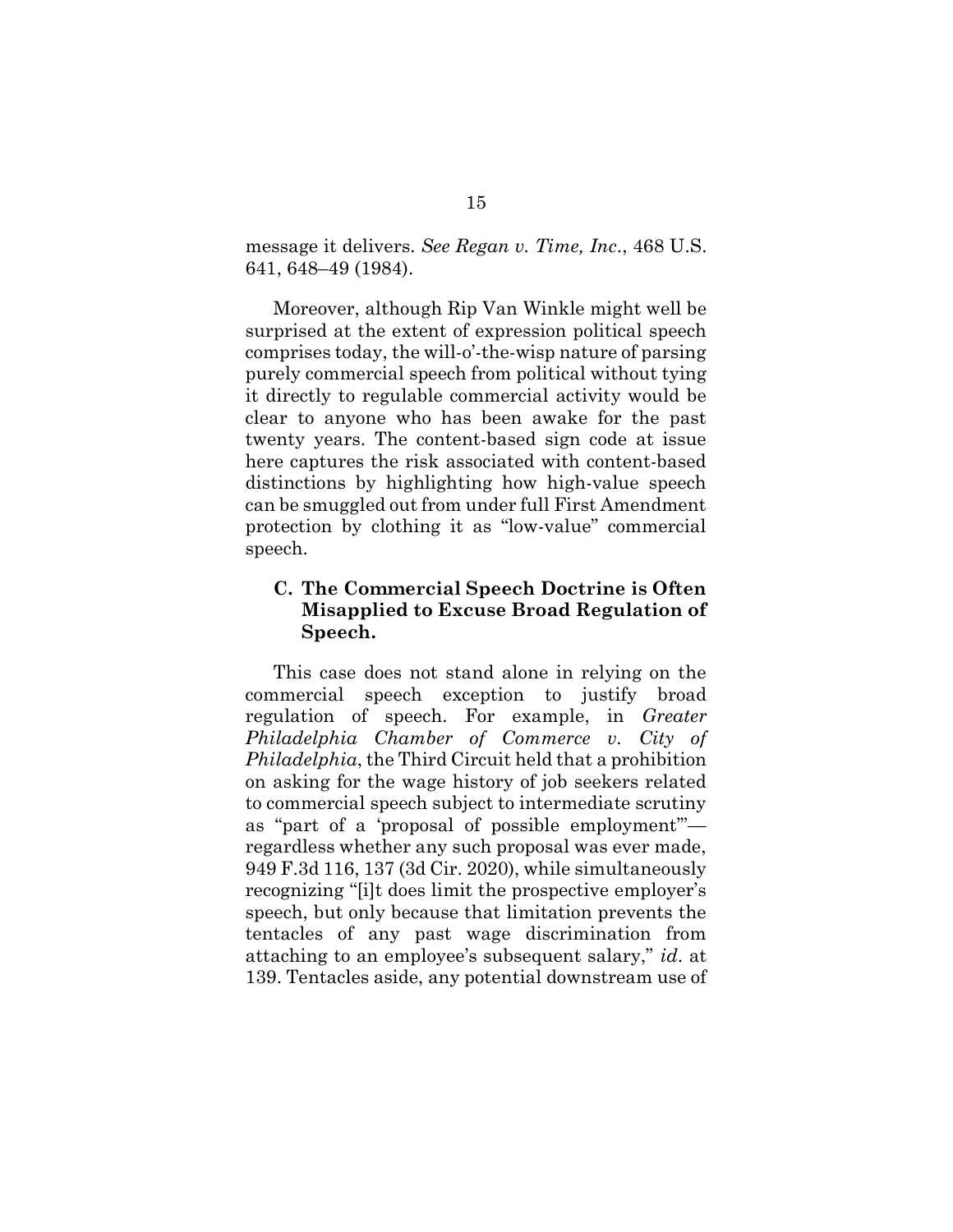information cannot define whether speech is commercial at the moment at which it is spoken.

The array of speech that has been averred to be commercial where no commercial transaction was proposed sweeps broadly, from the relatively mundane to potentially life-or-death topics:

- $\bullet$  yellow pages directories, Dex Media W., Inc. v. City of Seattle, 793 F. Supp. 2d 1213, 1222 (W.D. Wash. 2011), rev'd in part, 696 F.3d 952 (9th Cir. 2012);
- an ad congratulating Michael Jordan on his induction into the Naismith Memorial Basketball Hall of Fame—but not the special edition of Sports Illustrated Presents celebrating Jordan's career in which the ad was placed, Jordan v. Jewel Food Stores, Inc., 743 F.3d 509, 511 (7<sup>th</sup> Cir. 2014);
- publication of impersonal information regarding the performance or value of a particular commodity, Commodity Trend Servs., Inc. v. Commodity Futures Trading Comm'n, 149 F.3d 679, 681 (7th Cir. 1998);
- using the words "skim milk" to describe all-natural, unfortified milk, Ocheesee Creamery LLC v. Putnam, 851 F.3d 1228, 1231 (11th Cir. 2017);
- describing products as "ozone friendly", "biodegradable", "photodegradable", "recyclable" or "recycled" Ass'n of Nat'l Advertisers, Inc. v. Lungren, 44 F.3d 726, 727 (9th Cir. 1994);
- requiring limited-service pregnancy centers to post disclaimers that they did not provide or make referrals for abortions or certain birth-control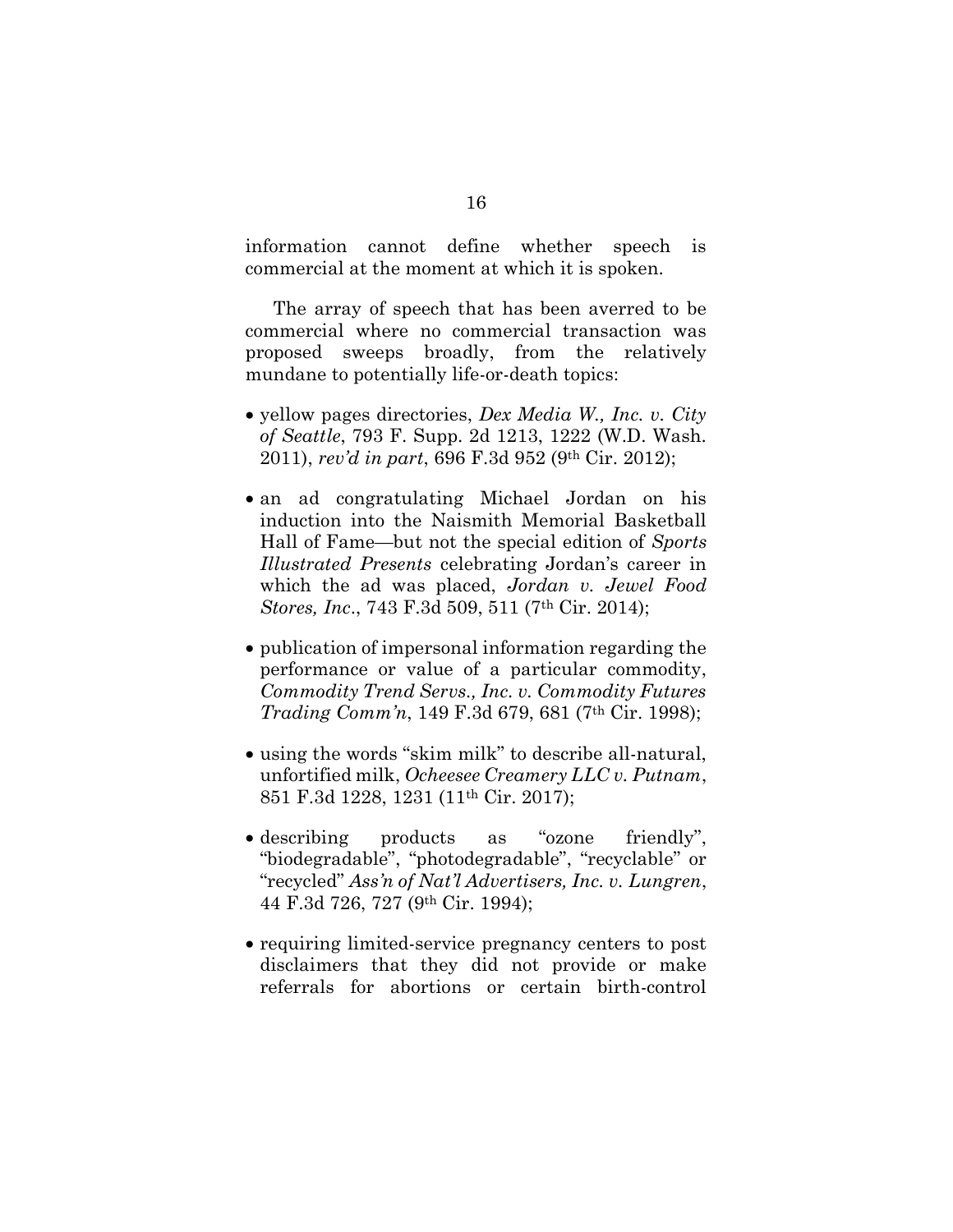services, Greater Baltimore Ctr. For Pregnancy Concerns, Inc. v. Mayor & City Council of Baltimore, 721 F.3d 264 (4th Cir. 2013); and,

• the government's construction of the FDCA to impose a complete and criminal ban on off-label promotion by pharmaceutical manufacturers, United States v. Caronia, 703 F.3d 149, 167 (2d Cir. 2012).

The underlying theory behind expansive application of the "commercial" moniker to speech is the notion that any financial interest makes the speech amenable to reduced protection. But, in addition to demonstrating how easy it can be to find a financial hook for nearly any topic, these examples also show the persistent risk that viewpoint restrictions lurk below the surface.

## D. Speaker-Based Distinctions Raise the Spector of Content Censorship.

The Austin Sign Code distinguishes among speakers, allowing greater flexibility to those who would advertise a business, person, activity, goods, products, or services located on the site where the sign is installed than for those who want to do those things but do not have a business or a location. The law thus favors speakers who have a physical footprint over those who do not. "This Court's precedents are deeply skeptical of laws that distinguish among different speakers, allowing speech by some but not others." Citizens United v. Fed. Elec. Comm'n, 558 U.S. 310, 340 (2010) (cleaned up). Speaker-based laws run the risk that "the State has left unburdened those speakers whose messages are in accord with its own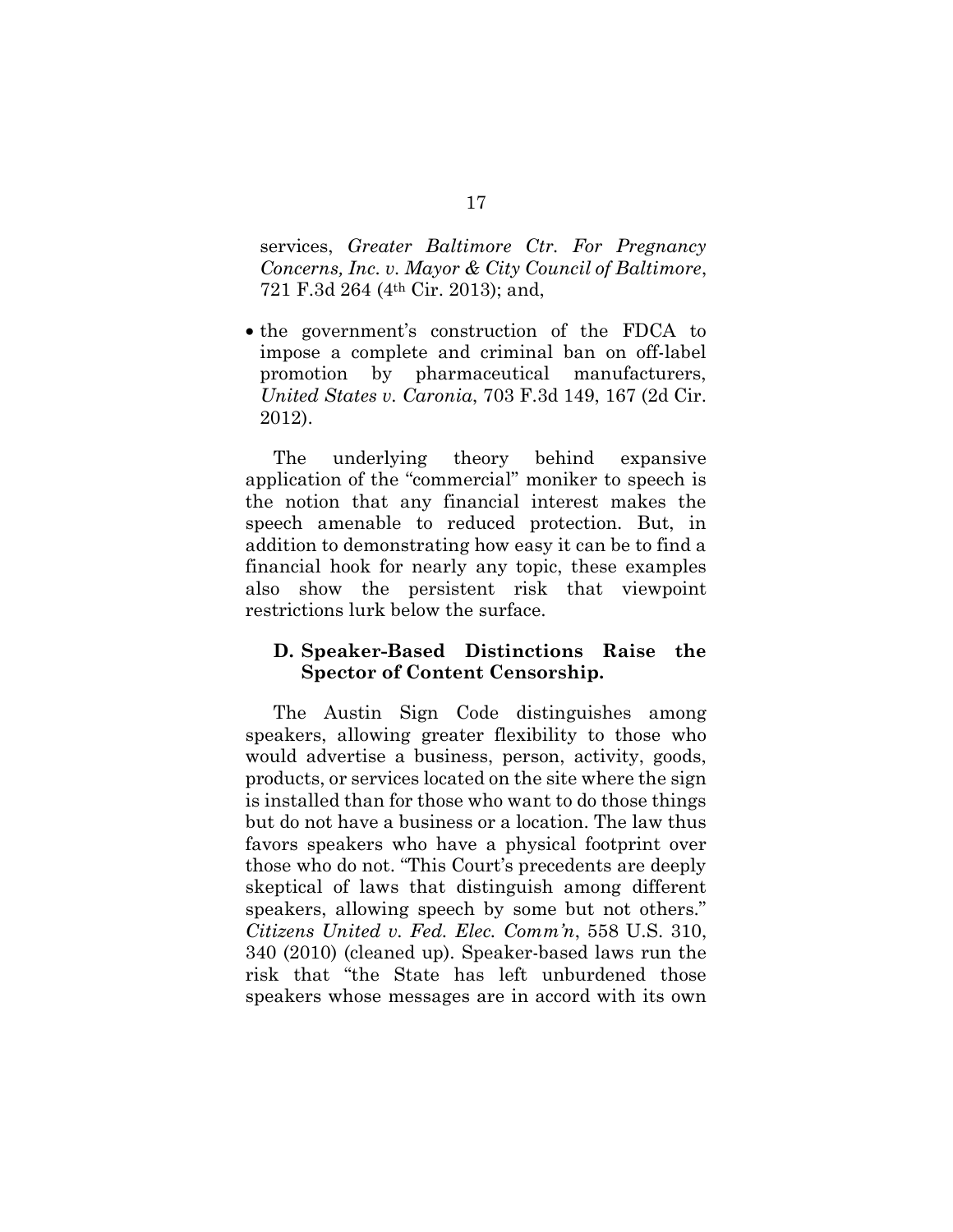views." Nat'l Inst. of Family & Life Advocates v. Becerra, 138 S. Ct. 2361, 2378 (2018) (cleaned up).

 Although the speaker-based analysis can be used to unearth underlying content distinctions, here the speaker-based preference is rooted in the same language as the content-based preference, thus corroborating the non-neutral basis for the rule. The rule targets certain speakers for additional burdens, looking at who the speaker is to determine whether the speaker is allowed to speak in a certain location. "[A] law or policy permitting communication in a certain manner for some but not for others raises the specter of content and viewpoint censorship." City of Lakewood v. Plain Dealer Pub. Co., 486 U.S. 750, 763– 64 (1988). This approach triggers strict scrutiny. Barr v. Am. Ass'n of Political Consultants, Inc, 140 S. Ct. 2335, 2347 (2020) (robocall restriction with the government-debt exception was content-based and subject to strict scrutiny.).

## II. METROMEDIA AND REED CAN BE RECONCILED, BUT ONLY REED CONTROLS HERE.

This case is presented as a conflict between Metromedia, Inc. v. City of San Diego, 453 U.S. 490, and Reed v. Town of Gilbert, 576 U.S. 155, but recognition that commercial speech is content-based unless narrowly cabined to speech incidental to commercial transactions, and thus should be eligible for the same heightened scrutiny as any other standalone speech, would be faithful to Reed's command that strict scrutiny be applied to content-based distinctions, while satisfying the narrow holding of Metromedia that noncommercial speech cannot receive less protection than commercial speech.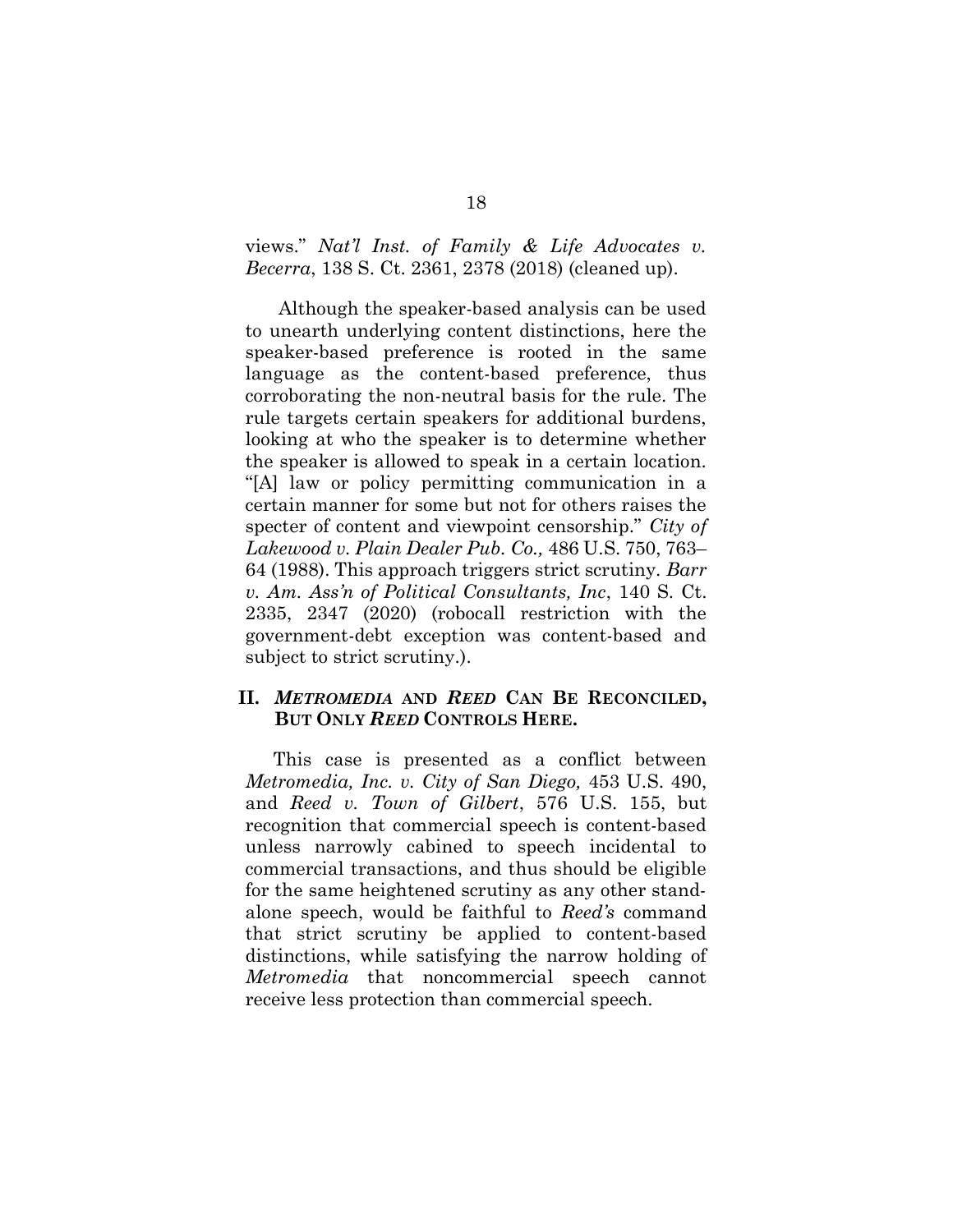## A. Reed Requires the Content-Based Inquiry to be Addressed First and Strict Scrutiny to be Applied.

The regulation at issue in *Reed* was similar to the regulation here. In both cases, determining whether a permit was required, depended on comparing the text of a sign to the provisions of a sign code and determining whether an exemption applied. Compare Reed, 576 U.S. at 159, with Pet. App. 54a (§ 25-10- 3(11)). Here, Respondents were denied permits to digitize signs because the content of the signs placed them within the definition "off-premise" under the Sign Code. See Pet. App. 2a.

In Reed, the town "offered only two governmental interests in support of the distinctions the Sign Code draws: preserving the Town's aesthetic appeal and traffic safety." Reed, 576 U.S. at 171. The same governmental interests are asserted here. See Pet. App. 3a.

In Reed the town had "ample content-neutral" options available to resolve problems with safety and aesthetics. For example, [the] Code regulate[d] many aspects of signs that have nothing to do with a sign's message: size, building materials, lighting, moving parts, and portability." Reed, 576 U.S. at 173. Similarly, here, Austin has shown no impediment to taking a content-neutral approach. Indeed, it declares an intent to be content-neutral while simultaneously, and inexplicably, looking at content as the basis for drawing distinctions. See Pet. Br. at 38–39.

In Reed, the Court based its analysis on the straightforward principle that "Government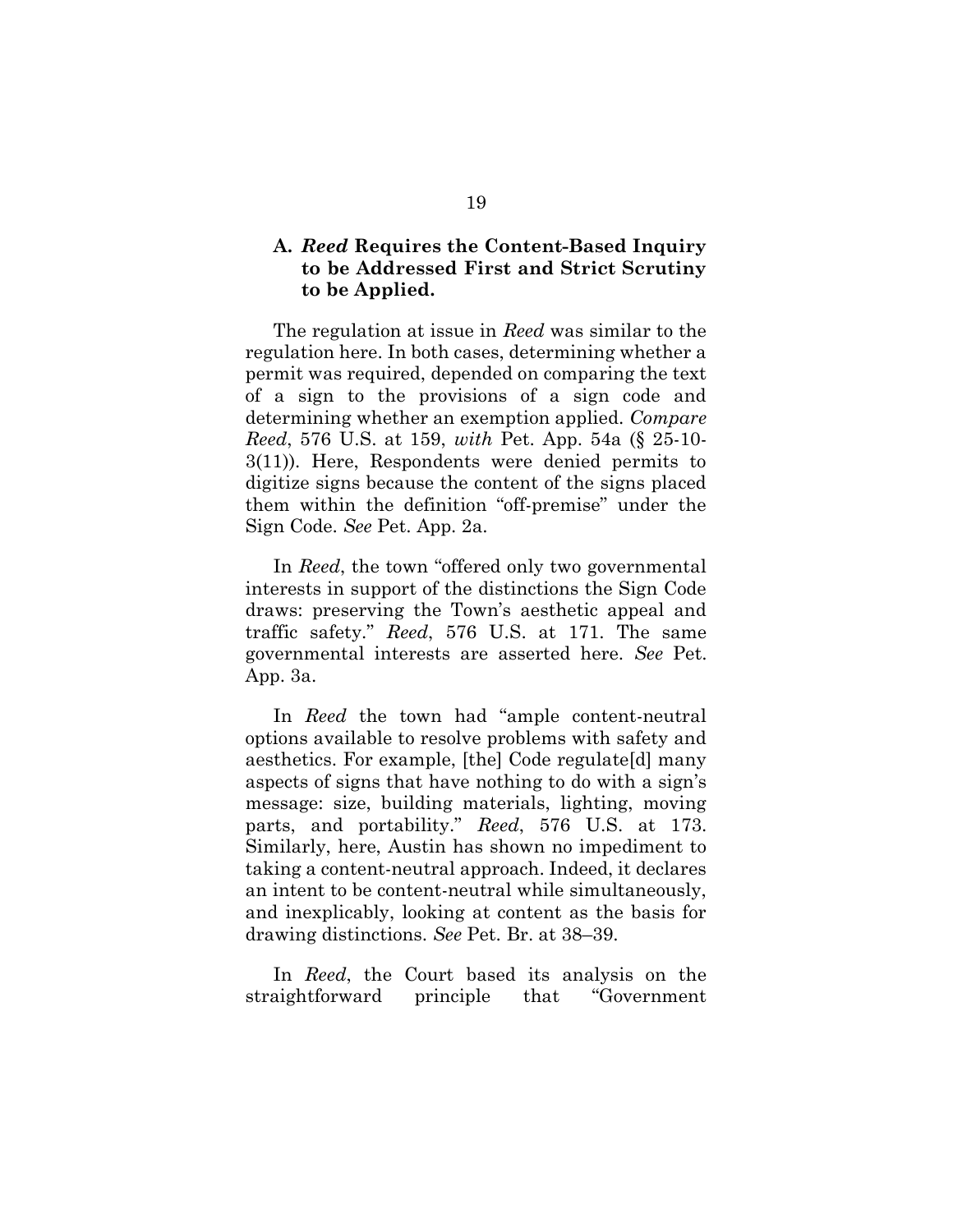regulation of speech is content-based if a law applies to particular speech because of the topic discussed or the idea or message expressed." Reed, 576 U.S. at 163 (citations omitted). There are no hidden mouseholes in this rule or subtle terms of art to trap the unwary. Rather the definition of "content-based" is the "commonsense meaning of the phrase" that "requires a court to consider whether a regulation of speech 'on its face' draws distinctions based on the message a speaker conveys." Id. at 163–64 (citations omitted).

Particularly pertinent here, although "[s]ome facial distinctions based on a message are obvious, defining regulated speech by particular subject matter, . . . others are more subtle, defining regulated speech by its function or purpose." Id. Petitioner argues that "[n]othing in Austin's on-premise/offpremise distinction implicates or is concerned with the topic discussed on a billboard or the message being conveyed." Pet. at 18. Regardless whether this dubious assertion could be used to conform the Austin Sign Code to Reed, it is beyond cavil that defining offpremise as "a sign advertising a business, person, activity, goods, products, or services not located on the site where the sign is installed, or that directs persons to any location not on that site," Pet. App. 3a, is a distinction based on the speech's "function or purpose." Either way, the distinction is drawn based on the message conveyed, and, therefore, is subject to strict scrutiny. See Reed, 576 U.S. at 163–64.

Nowhere in Reed is commercial speech exempted from the initial application of strict scrutiny to content-based distinctions. Petitioner would have it that this step was either overlooked or intentionally evaded because Reed did not expressly overrule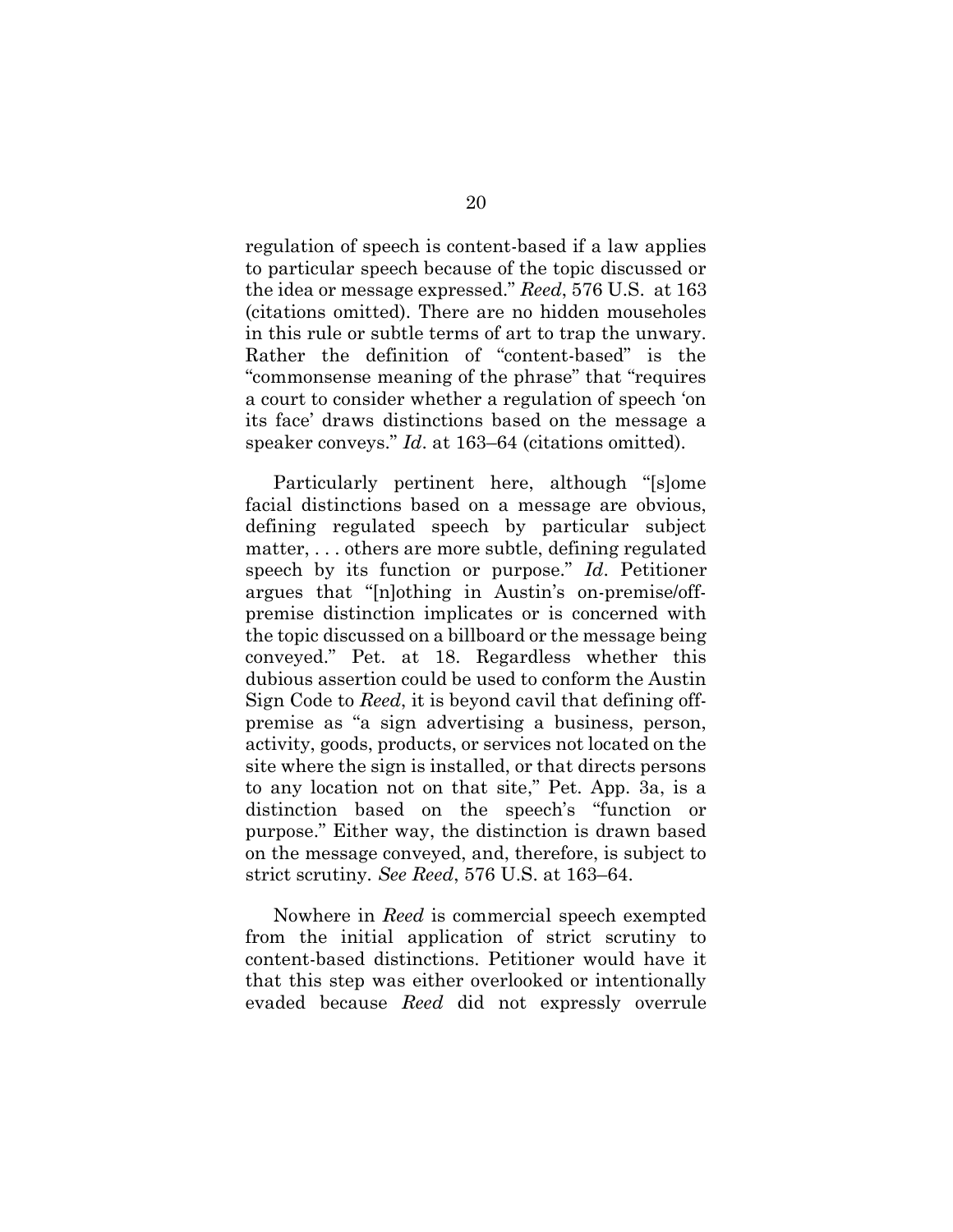Metromedia and "over-wash[] on-premise/off-premise distinctions between signs". Pet. at 17, 24. But such a step was not necessary to the holding in Reed because no on-premise/off-premise conflict was presented, nor was there any dispute regarding the commercial content of speech.

## B. Metromedia, Which Holds that Noncommercial Speech Cannot Receive Less Protection Than Commercial Speech, Is Not Instructive Here.

Metromedia is a highly fractured opinion in which the Court splintered over whether a San Diego ordinance that prohibited "outdoor advertising display signs," was completely constitutional, partially constitutional, or completely unconstitutional. See 453 U.S. at 493–94. Advertising was defined to comprise commercial and noncommercial speech; and there were two kinds of exception to the ban: (1) onsite signs; and (2) signs falling within twelve specified categories. See id.

Like the regulation at issue here, "onsite" signs were defined by their content: "designating the name of the owner or occupant of the premises upon which such signs are placed, or identifying such premises; or signs advertising goods manufactured or produced or services rendered on the premises upon which such signs are placed." Id. at 494. The offsite exceptions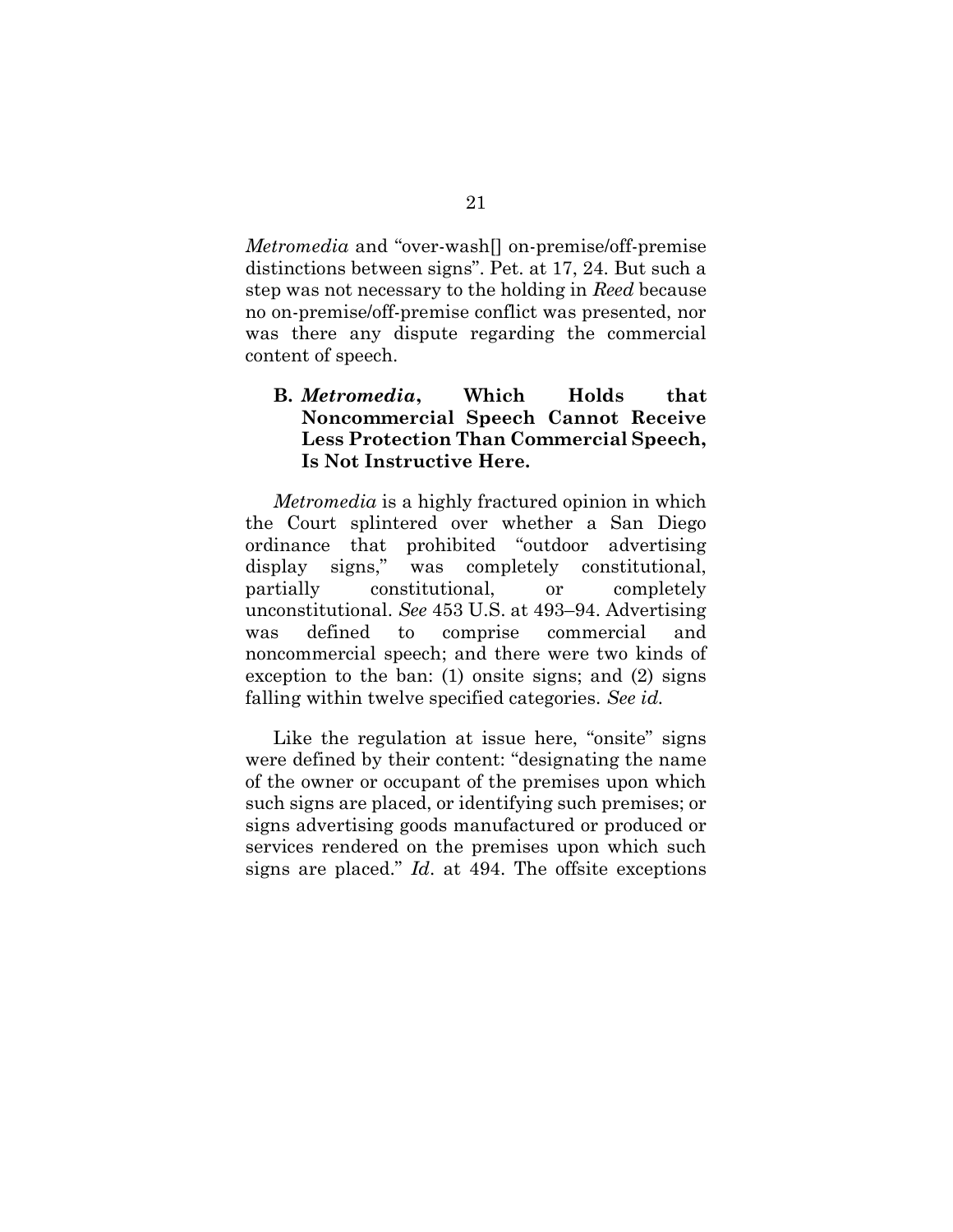were based on ownership,<sup>6</sup> location,<sup>7</sup> or content.<sup>8</sup> See id. at 494–95.

In the end, the partially constitutional viewpoint was joined by one justice in dissent (who would have found the regulation wholly constitutional) and the partially unconstitutional viewpoint picked up two votes from the concurrence (who would have found the regulation wholly unconstitutional)—rendering a judgment that invalidated the ordinance in its entirety but rested on starkly different lines of reasoning; "a genuine misfortune" that, as Justice Rehnquist observed in dissent, would have "the Court's treatment of the subject be a virtual Tower of Babel, from which no definitive principles can be clearly drawn." Id. at 569 (Rehnquist, J., dissenting).

Five justices joined the first four sections of the opinion finding that for commercial billboards the distinction between onsite and offsite and the allowance of other specifically exempted signs "meets the constitutional requirements of Central Hudson." Id. at 512 (citing *Central Hudson Gas & Electric Corp.* v. Pub. Serv. Comm'n, 447 U.S. 557 (1980)). The analysis presumed agreement whether speech was commercial and included no analysis of how one would make that determination in the first place. This weakness was identified by the concurrence, which observed: "If anything, our cases recognize the

<sup>6</sup> Government signs.

<sup>7</sup> Bus stops; within shopping malls; on public or commercial vehicles.

<sup>8</sup> Historical plaques; religious symbols; time, temperature, and news; temporary subdivision directional signs; and temporary political campaign signs.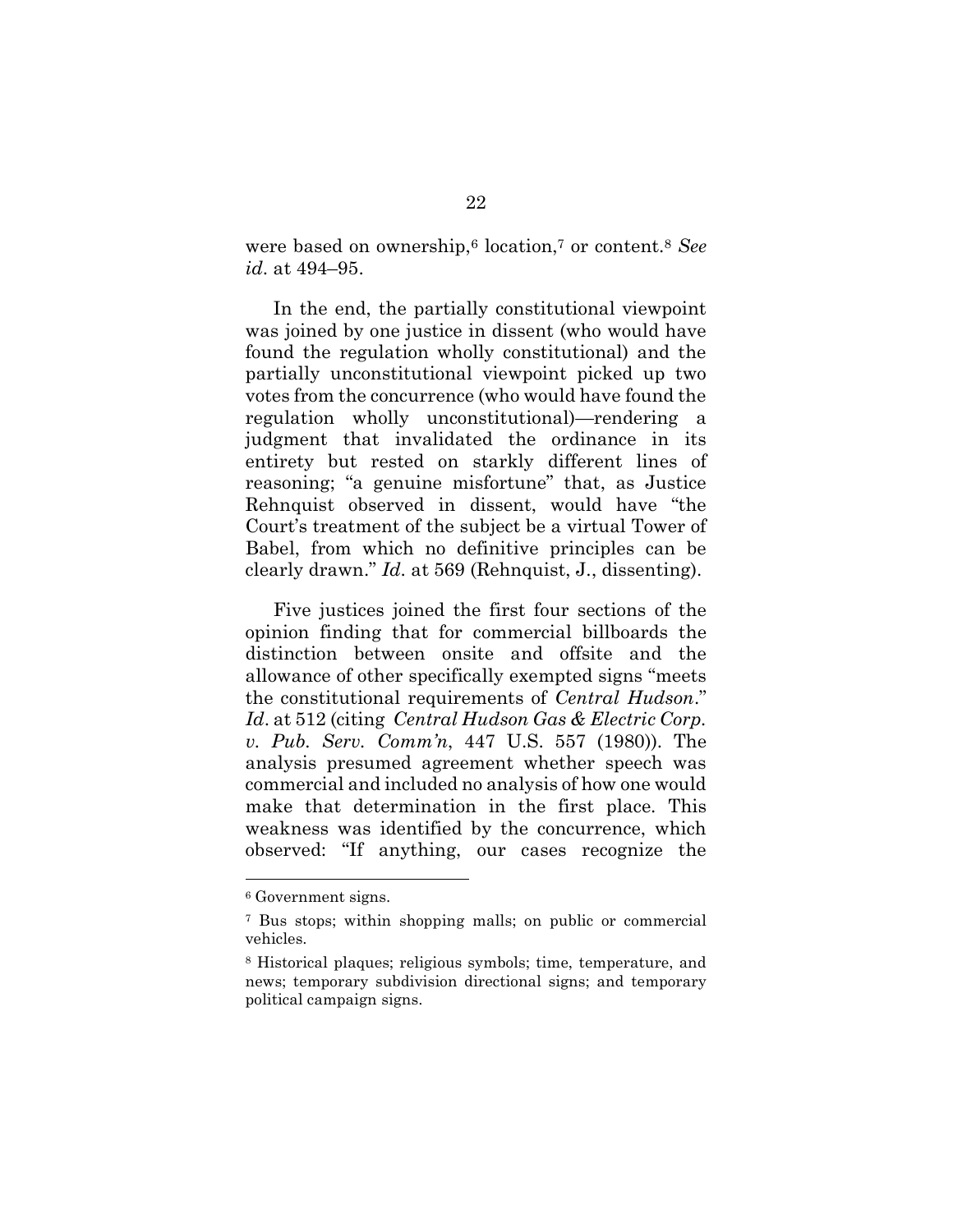difficulty in making a determination that speech is either 'commercial' or 'noncommercial." Id. at 539 (Brennan, J., concurring). The concurrence also presaged the issue now before the Court, questioning how a government entity could differentiate between commercial and noncommercial speech without making content-based distinctions that rely on discretionary interpretation:

> It is one thing for a court to classify in specific cases whether commercial or noncommercial speech is involved, but quite another—and for me dispositively so—for a city to do so regularly for the purpose of deciding what messages may be communicated by way of billboards. Cities are equipped to make traditional police power decisions, . . . not decisions based on the content of speech.

#### Id. at 538–39 (Brennan, J., concurring).

Although the various opinions in *Metromedia*, taken together, identify the myriad of challenges involved in categorizing and applying disparate tests to speech, the precedential value of the case is thin and provides no guidance regarding the level of scrutiny applicable to the initial determination whether speech is commercial or noncommercial.

Moreover, Metromedia demonstrates that it is not obvious, natural, or inevitable that commercial speech is less valuable or more amenable to regulation than noncommercial speech. Indeed, in Metromedia, the constitutional violation arose from the City's preferential treatment of commercial speech over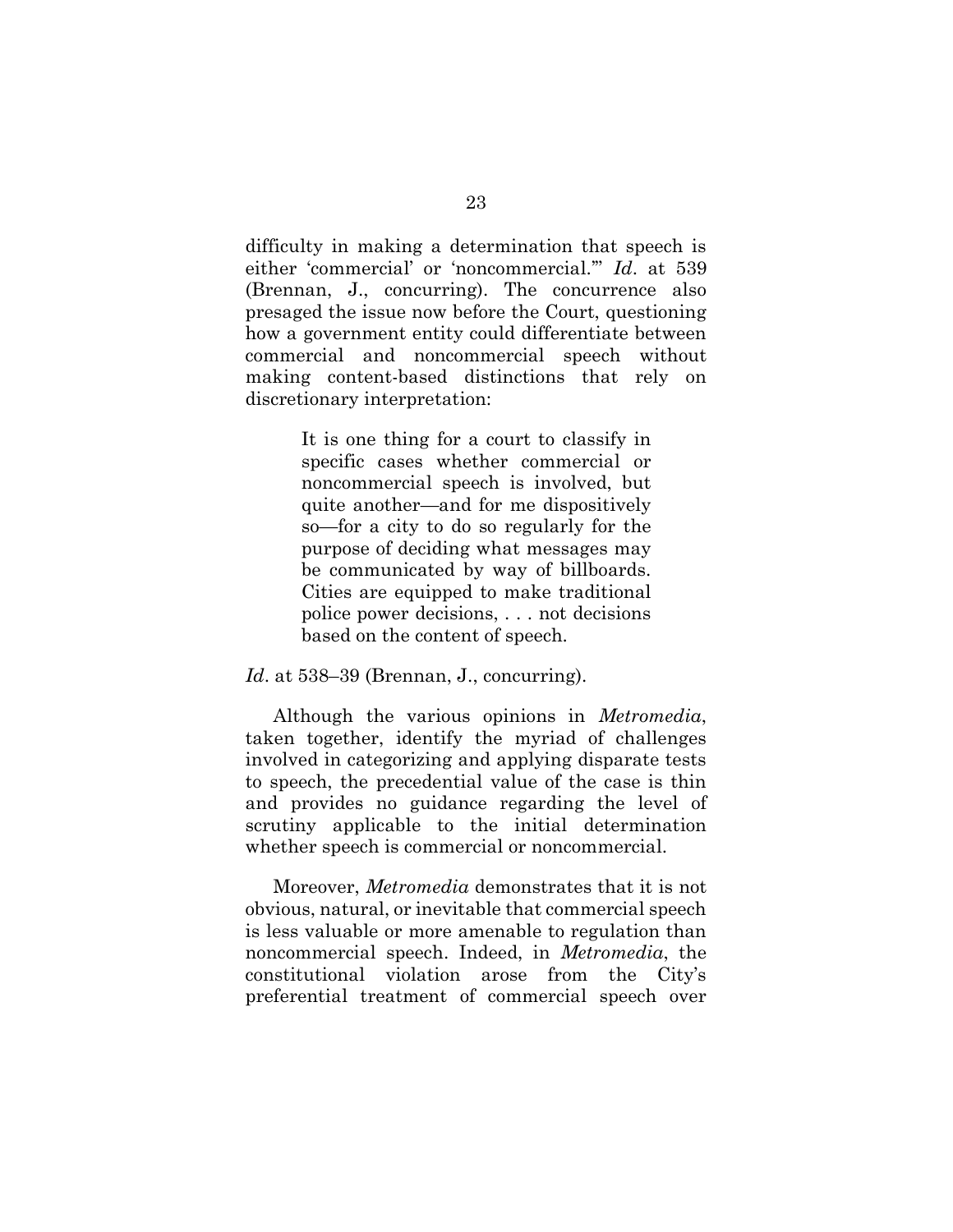noncommercial speech—a value judgment that was also present in City of Ladue v. Gilleo, 512 U.S. 43, 55 (1994). If nothing else, these cases demonstrate that, in some instances, regulators may perceive greater value in commercial than noncommercial speech, which undercuts at least one judicial justification for applying a lesser standard to commercial speech.

#### C. Reed Did Not Need to Overrule Metromedia and Should be Applied Here.

Reed is consistent with Metromedia to the extent that it applies to noncommercial speech. See Metromedia, 453 U.S. at 514 ("Although the city may distinguish between the relative value of different categories of commercial speech, the city does not have the same range of choice in the area of noncommercial speech to evaluate the strength of, or distinguish between, various communicative interests."). Regarding how the government may make an initial designation whether speech is "commercial," the plurality in Metromedia was silent and thus there was no holding for Reed to overrule or narrow. But that does not mean that this issue is novel or that the Court did not consider it, merely that it was not necessary to the holding of either case. Indeed, Justice Brennan in his concurrence identified the very issue that lingers still:

> I cannot agree with the plurality's view that an ordinance totally banning commercial billboards but allowing noncommercial billboards would be constitutional. For me, such an ordinance raises First Amendment problems at least as serious as those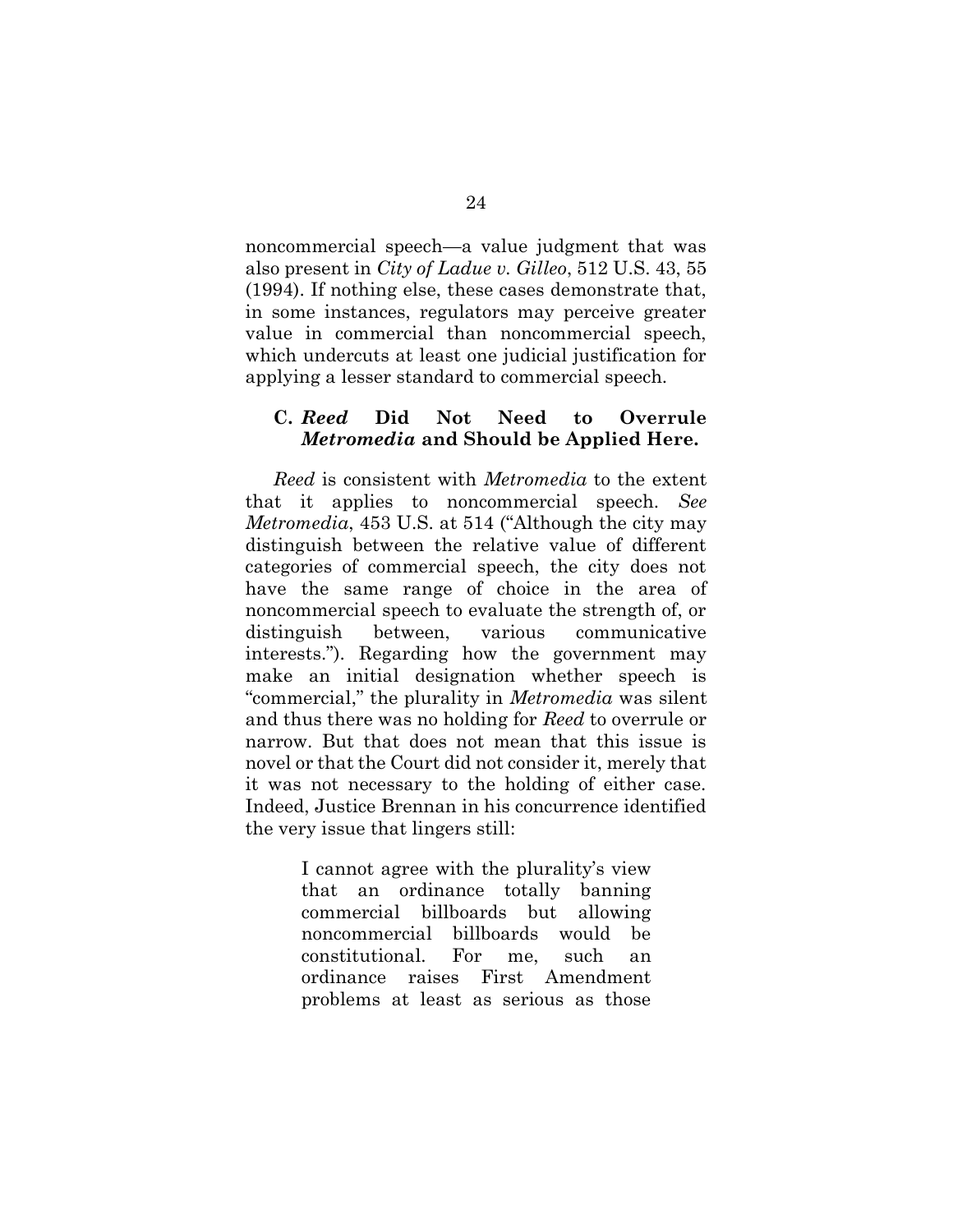raised by a total ban, for it gives city officials the right—before approving a billboard—to determine whether the proposed message is 'commercial' or 'noncommercial.' Of course the plurality is correct when it observes that 'our cases have consistently distinguished between the constitutional protection afforded commercial as opposed to noncommercial speech,' . . . but it errs in assuming that a governmental unit may be put in the position in the first instance of deciding whether the proposed speech is commercial or noncommercial.

Metromedia, 453 U.S. at 536 (Brennan, J., concurring).

Moreover, the concurrence in Reed raised the potential implications of applying strict scrutiny to commercial speech, citing Central Hudson. See Reed, 576 U.S. at 178 (Breyer, J., concurring). Thus, while it was unnecessary in Reed to expressly address Metromedia, it does not follow that the holding in Reed means anything other than what it says. It does highlight, however, the lingering tension created by the fiction that somehow commercial speech forms a distinct species of speech whose content need not be considered before it can be identified. Faithful application of Reed could eliminate this issue.

The holding in Reed was straightforward content-based regulations of speech are subject to strict scrutiny. Id. at 159. The same should be true here.